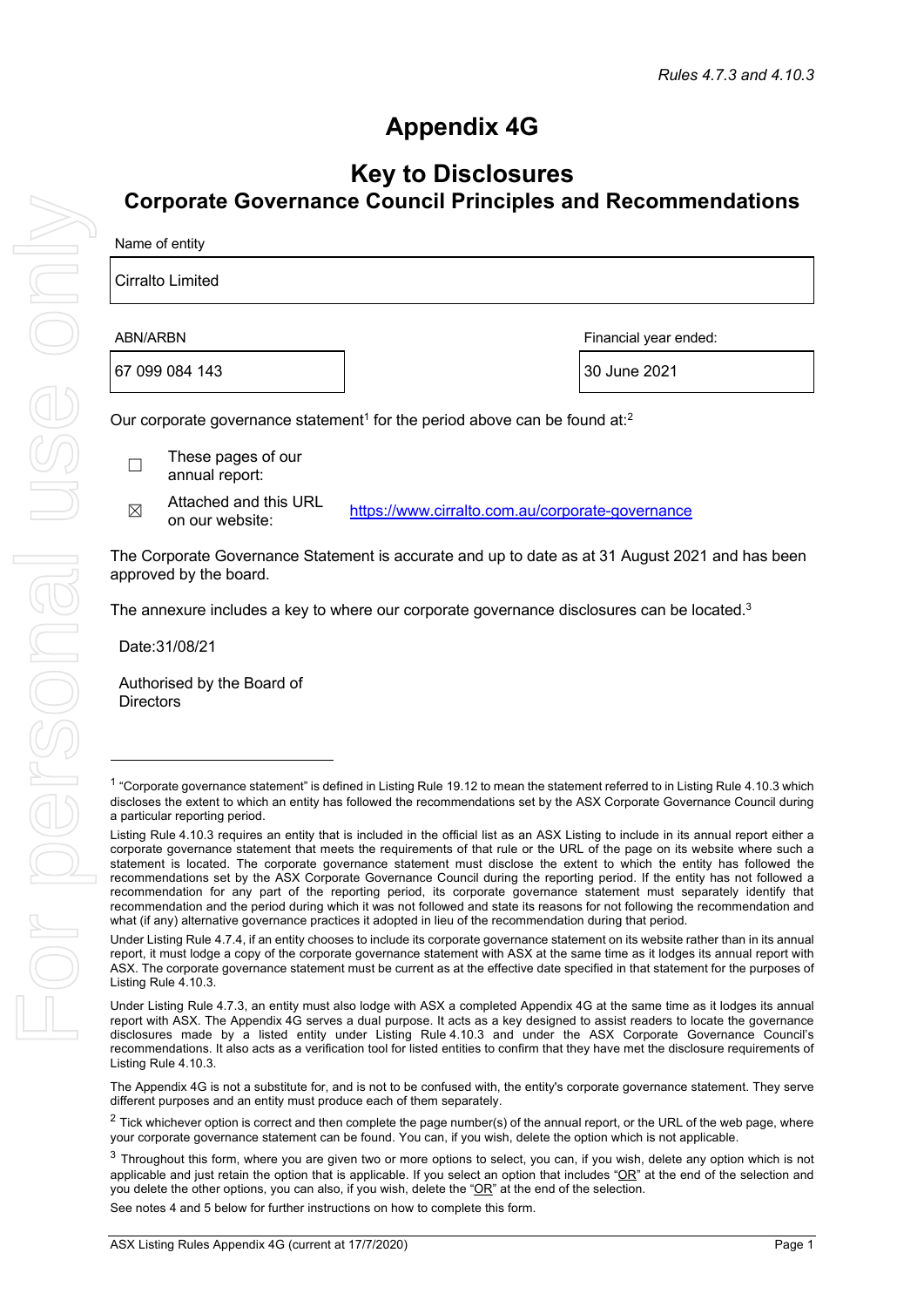# **ANNEXURE – KEY TO CORPORATE GOVERNANCE DISCLOSURES**

|     | <b>Corporate Governance Council recommendation</b>                                                                                                                                                                                                                                                                                                  | Where a box below is ticked, <sup>4</sup> we have followed the<br>recommendation in full for the whole of the period above. We<br>have disclosed this in our Corporate Governance Statement:                                                                                                                                                                                                                                                                                                                                                                                                                                                                                                                                                                                                                                                       | Where a box below is ticked, we have NOT followed the<br>recommendation in full for the whole of the period above. Our<br>reasons for not doing so are: <sup>5</sup> |
|-----|-----------------------------------------------------------------------------------------------------------------------------------------------------------------------------------------------------------------------------------------------------------------------------------------------------------------------------------------------------|----------------------------------------------------------------------------------------------------------------------------------------------------------------------------------------------------------------------------------------------------------------------------------------------------------------------------------------------------------------------------------------------------------------------------------------------------------------------------------------------------------------------------------------------------------------------------------------------------------------------------------------------------------------------------------------------------------------------------------------------------------------------------------------------------------------------------------------------------|----------------------------------------------------------------------------------------------------------------------------------------------------------------------|
|     | PRINCIPLE 1 - LAY SOLID FOUNDATIONS FOR MANAGEMENT AND OVERSIGHT                                                                                                                                                                                                                                                                                    |                                                                                                                                                                                                                                                                                                                                                                                                                                                                                                                                                                                                                                                                                                                                                                                                                                                    |                                                                                                                                                                      |
| 1.1 | A listed entity should have and disclose a board charter setting<br>out:<br>the respective roles and responsibilities of its board and<br>(a)<br>management; and<br>those matters expressly reserved to the board and those<br>(b)<br>delegated to management.                                                                                      | $\boxtimes$<br>and we have disclosed a copy of our board charter at:<br>https://www.cirralto.com.au/corporate-governance                                                                                                                                                                                                                                                                                                                                                                                                                                                                                                                                                                                                                                                                                                                           | set out in our Corporate Governance Statement OR<br>□<br>we are an externally managed entity and this recommendation<br>is therefore not applicable                  |
| 1.2 | A listed entity should:<br>undertake appropriate checks before appointing a director or<br>(a)<br>senior executive or putting someone forward for election as<br>a director; and<br>provide security holders with all material information in its<br>(b)<br>possession relevant to a decision on whether or not to elect<br>or re-elect a director. | $\boxtimes$                                                                                                                                                                                                                                                                                                                                                                                                                                                                                                                                                                                                                                                                                                                                                                                                                                        | set out in our Corporate Governance Statement OR<br>$\Box$<br>we are an externally managed entity and this recommendation<br>$\Box$<br>is therefore not applicable   |
|     | A listed entity should have a written agreement with each director<br>and senior executive setting out the terms of their appointment.                                                                                                                                                                                                              | $\boxtimes$                                                                                                                                                                                                                                                                                                                                                                                                                                                                                                                                                                                                                                                                                                                                                                                                                                        | set out in our Corporate Governance Statement OR<br>$\Box$<br>we are an externally managed entity and this recommendation<br>□<br>is therefore not applicable        |
| 1.4 | The company secretary of a listed entity should be accountable<br>directly to the board, through the chair, on all matters to do with<br>the proper functioning of the board.                                                                                                                                                                       | $\boxtimes$                                                                                                                                                                                                                                                                                                                                                                                                                                                                                                                                                                                                                                                                                                                                                                                                                                        | set out in our Corporate Governance Statement OR<br>□<br>we are an externally managed entity and this recommendation<br>$\Box$<br>is therefore not applicable        |
|     | governance/charters/").                                                                                                                                                                                                                                                                                                                             | <sup>4</sup> Tick the box in this column only if you have followed the relevant recommendation in full for the whole of the period above. Where the recommendation has a disclosure obligation attached, you must insert<br>the location where that disclosure has been made, where indicated by the line with "insert location" underneath. If the disclosure in question has been made in your corporate governance statement, you<br>need only insert "our corporate governance statement". If the disclosure has been made in your annual report, you should insert the page number(s) of your annual report (eg "pages 10-12 of our annual<br>report"). If the disclosure has been made on your website, you should insert the URL of the web page where the disclosure has been made or can be accessed (eg "www.entityname.com.au/corporate |                                                                                                                                                                      |
|     | ASX Listing Rules Appendix 4G (current at 17/7/2020)                                                                                                                                                                                                                                                                                                | <sup>5</sup> If you have followed all of the Council's recommendations in full for the whole of the period above, you can, if you wish, delete this column from the form and re-format it.                                                                                                                                                                                                                                                                                                                                                                                                                                                                                                                                                                                                                                                         | Page 2                                                                                                                                                               |
|     |                                                                                                                                                                                                                                                                                                                                                     |                                                                                                                                                                                                                                                                                                                                                                                                                                                                                                                                                                                                                                                                                                                                                                                                                                                    |                                                                                                                                                                      |
|     |                                                                                                                                                                                                                                                                                                                                                     |                                                                                                                                                                                                                                                                                                                                                                                                                                                                                                                                                                                                                                                                                                                                                                                                                                                    |                                                                                                                                                                      |

<sup>&</sup>lt;sup>4</sup> Tick the box in this column only if you have followed the relevant recommendation in full for the whole of the period above. Where the recommendation has a disclosure obligation attached, you must insert the location where that disclosure has been made, where indicated by the line with "*insert location*" underneath. If the disclosure in question has been made in your corporate governance statement, you need only insert "our corporate governance statement". If the disclosure has been made in your annual report, you should insert the page number(s) of your annual report (eg "pages 10-12 of our annual report"). If the disclosure has been made on your website, you should insert the URL of the web page where the disclosure has been made or can be accessed (eg "www.entityname.com.au/corporate governance/charters/").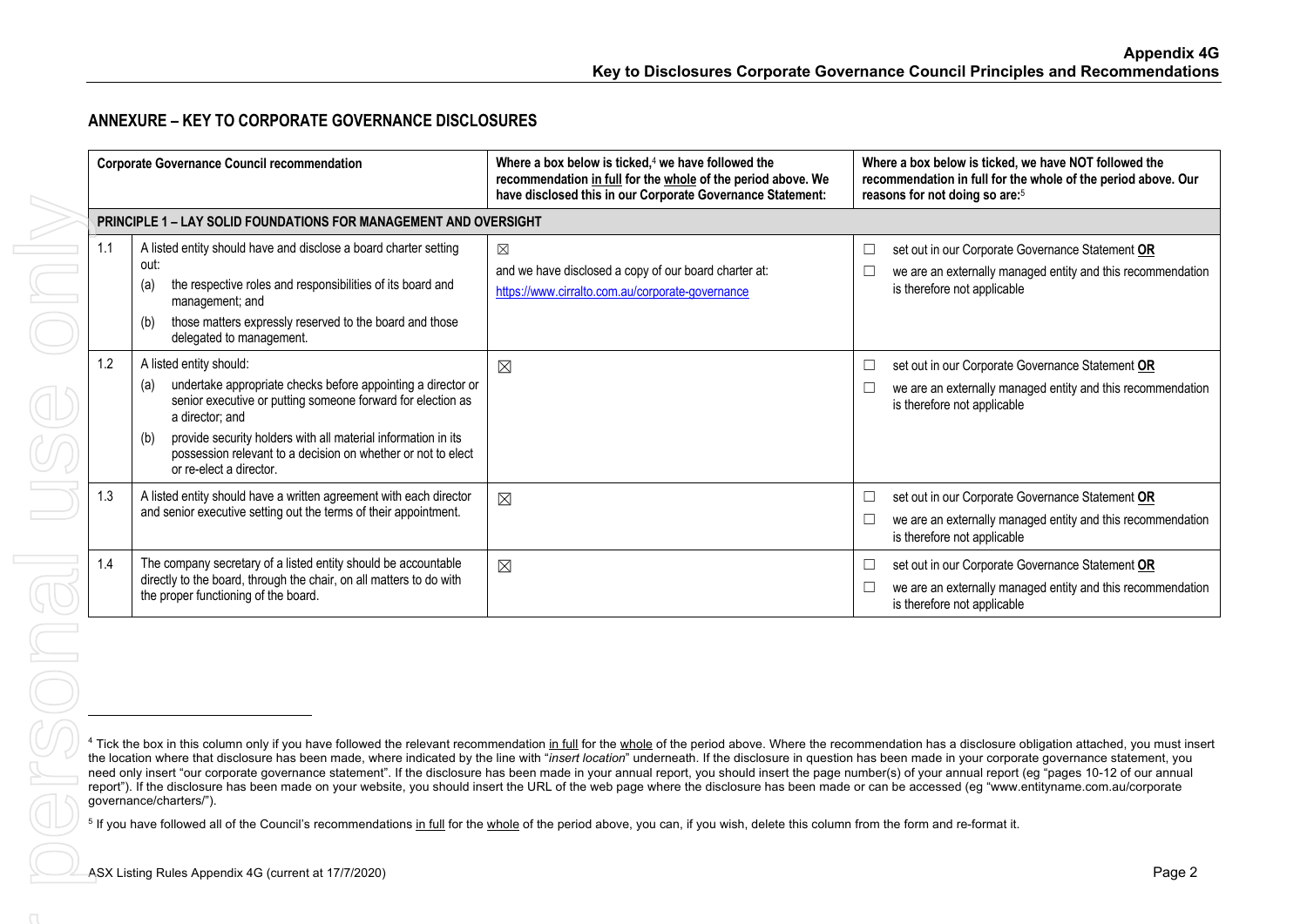|     | <b>Corporate Governance Council recommendation</b>                                                                                                                                                                                                                                                                                                                                                                                                                                                                                                                                                                                                                                                                                                                                                                                                                                                                                                                                                                                                                                                                                                                                                                                                                  | Where a box below is ticked, <sup>4</sup> we have followed the<br>recommendation in full for the whole of the period above. We<br>have disclosed this in our Corporate Governance Statement:                                                                                                                                                                                                                                                                                 | Where a box below is ticked, we have NOT followed the<br>recommendation in full for the whole of the period above. Our<br>reasons for not doing so are: <sup>5</sup> |
|-----|---------------------------------------------------------------------------------------------------------------------------------------------------------------------------------------------------------------------------------------------------------------------------------------------------------------------------------------------------------------------------------------------------------------------------------------------------------------------------------------------------------------------------------------------------------------------------------------------------------------------------------------------------------------------------------------------------------------------------------------------------------------------------------------------------------------------------------------------------------------------------------------------------------------------------------------------------------------------------------------------------------------------------------------------------------------------------------------------------------------------------------------------------------------------------------------------------------------------------------------------------------------------|------------------------------------------------------------------------------------------------------------------------------------------------------------------------------------------------------------------------------------------------------------------------------------------------------------------------------------------------------------------------------------------------------------------------------------------------------------------------------|----------------------------------------------------------------------------------------------------------------------------------------------------------------------|
| 1.5 | A listed entity should:<br>have and disclose a diversity policy;<br>(a)<br>through its board or a committee of the board set<br>(b)<br>measurable objectives for achieving gender diversity in the<br>composition of its board, senior executives and workforce<br>generally; and<br>disclose in relation to each reporting period:<br>(c)<br>the measurable objectives set for that period to<br>(1)<br>achieve gender diversity;<br>the entity's progress towards achieving those<br>(2)<br>objectives; and<br>either:<br>(3)<br>the respective proportions of men and women<br>(A)<br>on the board, in senior executive positions and<br>across the whole workforce (including how the<br>entity has defined "senior executive" for these<br>purposes); or<br>if the entity is a "relevant employer" under the<br>(B)<br>Workplace Gender Equality Act, the entity's<br>most recent "Gender Equality Indicators", as<br>defined in and published under that Act.<br>If the entity was in the S&P / ASX 300 Index at the<br>commencement of the reporting period, the measurable objective<br>for achieving gender diversity in the composition of its board<br>should be to have not less than 30% of its directors of each<br>gender within a specified period. | $\Box$<br>and we have disclosed a copy of our diversity policy at:<br>[insert location]<br>and we have disclosed the information referred to in paragraph (c)<br>at:<br>[insert location]<br>and if we were included in the S&P / ASX 300 Index at the<br>commencement of the reporting period our measurable objective for<br>achieving gender diversity in the composition of its board of not less<br>than 30% of its directors of each gender within a specified period. | set out in our Corporate Governance Statement OR<br>⊠<br>we are an externally managed entity and this recommendation<br>$\Box$<br>is therefore not applicable        |
| 1.6 | A listed entity should:<br>have and disclose a process for periodically evaluating the<br>(a)<br>performance of the board, its committees and individual<br>directors; and<br>disclose for each reporting period whether a performance<br>(b)<br>evaluation has been undertaken in accordance with that<br>process during or in respect of that period.                                                                                                                                                                                                                                                                                                                                                                                                                                                                                                                                                                                                                                                                                                                                                                                                                                                                                                             | $\boxtimes$<br>and we have disclosed the evaluation process referred to in<br>paragraph (a) at:<br>The Corporate Governance Statement available at<br>https://www.cirralto.com.au/corporate-governance<br>and whether a performance evaluation was undertaken for the<br>reporting period in accordance with that process at:<br>The 2021 Corporate Governance Statement.                                                                                                    | set out in our Corporate Governance Statement OR<br>$\Box$<br>we are an externally managed entity and this recommendation<br>$\Box$<br>is therefore not applicable   |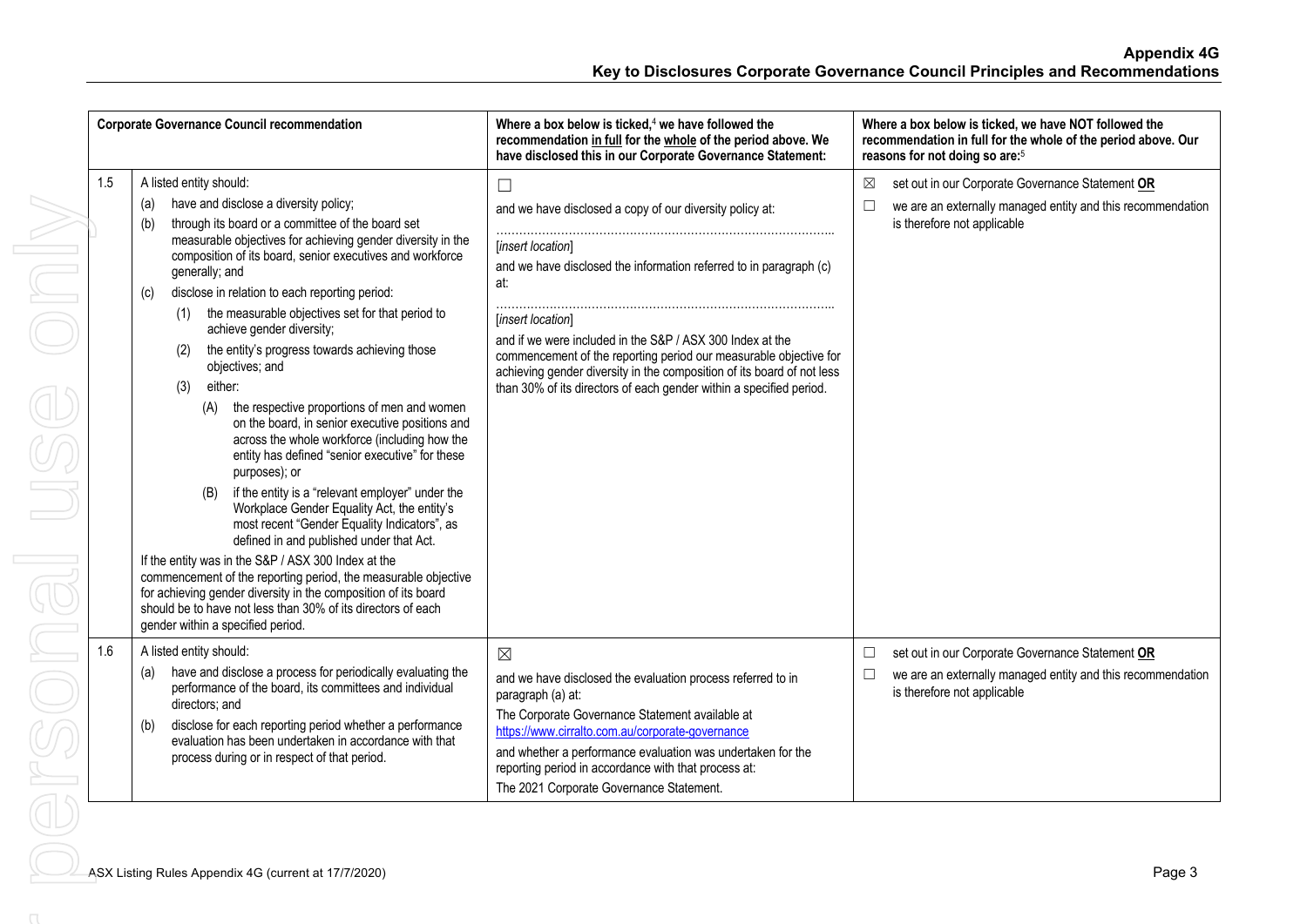| <b>Corporate Governance Council recommendation</b> |                                                                                                                                                                                                                                                                                                                                                    | Where a box below is ticked, $4$ we have followed the<br>recommendation in full for the whole of the period above. We<br>have disclosed this in our Corporate Governance Statement:                                                                                                                                                                                       | Where a box below is ticked, we have NOT followed the<br>recommendation in full for the whole of the period above. Our<br>reasons for not doing so are: <sup>5</sup> |
|----------------------------------------------------|----------------------------------------------------------------------------------------------------------------------------------------------------------------------------------------------------------------------------------------------------------------------------------------------------------------------------------------------------|---------------------------------------------------------------------------------------------------------------------------------------------------------------------------------------------------------------------------------------------------------------------------------------------------------------------------------------------------------------------------|----------------------------------------------------------------------------------------------------------------------------------------------------------------------|
| 1.7                                                | A listed entity should:<br>have and disclose a process for evaluating the performance<br>(a)<br>of its senior executives at least once every reporting period;<br>and<br>disclose for each reporting period whether a performance<br>(b)<br>evaluation has been undertaken in accordance with that<br>process during or in respect of that period. | $\boxtimes$<br>and we have disclosed the evaluation process referred to in<br>paragraph (a) at:<br>The Corporate Governance Statement available at<br>https://www.cirralto.com.au/corporate-governance<br>and whether a performance evaluation was undertaken for the<br>reporting period in accordance with that process at:<br>The 2021 Corporate Governance Statement. | set out in our Corporate Governance Statement OR<br>we are an externally managed entity and this recommendation<br>is therefore not applicable                       |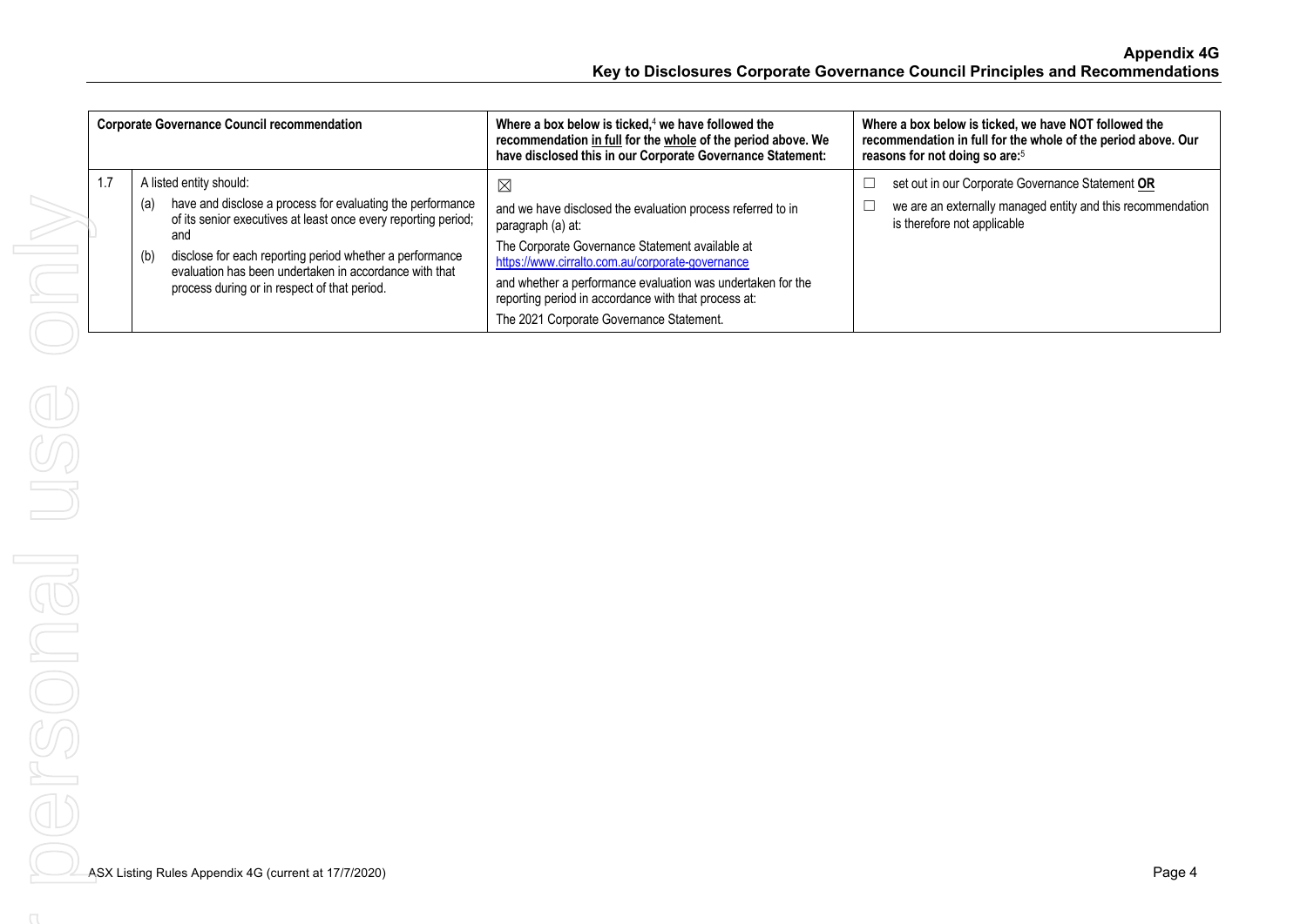| <b>Corporate Governance Council recommendation</b>                                                                                                                                                                                                                                                                                                                                                                                                                                                                                                                                                                                                                                                                                                                                                                                                                                        | Where a box below is ticked, $4$ we have followed the<br>recommendation in full for the whole of the period above. We<br>have disclosed this in our Corporate Governance Statement:                                                                                                                                                                                                                                                                                                                                                                                                                                                                         | Where a box below is ticked, we have NOT followed the<br>recommendation in full for the whole of the period above. Our<br>reasons for not doing so are: <sup>5</sup> |
|-------------------------------------------------------------------------------------------------------------------------------------------------------------------------------------------------------------------------------------------------------------------------------------------------------------------------------------------------------------------------------------------------------------------------------------------------------------------------------------------------------------------------------------------------------------------------------------------------------------------------------------------------------------------------------------------------------------------------------------------------------------------------------------------------------------------------------------------------------------------------------------------|-------------------------------------------------------------------------------------------------------------------------------------------------------------------------------------------------------------------------------------------------------------------------------------------------------------------------------------------------------------------------------------------------------------------------------------------------------------------------------------------------------------------------------------------------------------------------------------------------------------------------------------------------------------|----------------------------------------------------------------------------------------------------------------------------------------------------------------------|
| <b>PRINCIPLE 2 - STRUCTURE THE BOARD TO BE EFFECTIVE AND ADD VALUE</b>                                                                                                                                                                                                                                                                                                                                                                                                                                                                                                                                                                                                                                                                                                                                                                                                                    |                                                                                                                                                                                                                                                                                                                                                                                                                                                                                                                                                                                                                                                             |                                                                                                                                                                      |
| 2.1<br>The board of a listed entity should:<br>have a nomination committee which:<br>(a)<br>has at least three members, a majority of whom are<br>(1)<br>independent directors; and<br>is chaired by an independent director,<br>(2)<br>and disclose:<br>the charter of the committee:<br>(3)<br>the members of the committee; and<br>(4)<br>as at the end of each reporting period, the number<br>(5)<br>of times the committee met throughout the period<br>and the individual attendances of the members at<br>those meetings; or<br>if it does not have a nomination committee, disclose that<br>(b)<br>fact and the processes it employs to address board<br>succession issues and to ensure that the board has the<br>appropriate balance of skills, knowledge, experience,<br>independence and diversity to enable it to discharge its<br>duties and responsibilities effectively. | [If the entity complies with paragraph (a):]<br>and we have disclosed a copy of the charter of the committee at:<br>[insert location]<br>and the information referred to in paragraphs (4) and (5) at:<br>[insert location]<br>[If the entity complies with paragraph (b):]<br>and we have disclosed the fact that we do not have a nomination<br>committee and the processes we employ to address board<br>succession issues and to ensure that the board has the appropriate<br>balance of skills, knowledge, experience, independence and<br>diversity to enable it to discharge its duties and responsibilities<br>effectively at:<br>[insert location] | set out in our Corporate Governance Statement OR<br>⊠<br>we are an externally managed entity and this recommendation<br>L<br>is therefore not applicable             |
| 2.2<br>A listed entity should have and disclose a board skills matrix<br>setting out the mix of skills that the board currently has or is<br>looking to achieve in its membership.                                                                                                                                                                                                                                                                                                                                                                                                                                                                                                                                                                                                                                                                                                        | $\Box$<br>and we have disclosed our board skills matrix at:<br><i>linsert locationl</i>                                                                                                                                                                                                                                                                                                                                                                                                                                                                                                                                                                     | set out in our Corporate Governance Statement OR<br>⊠<br>we are an externally managed entity and this recommendation<br>is therefore not applicable                  |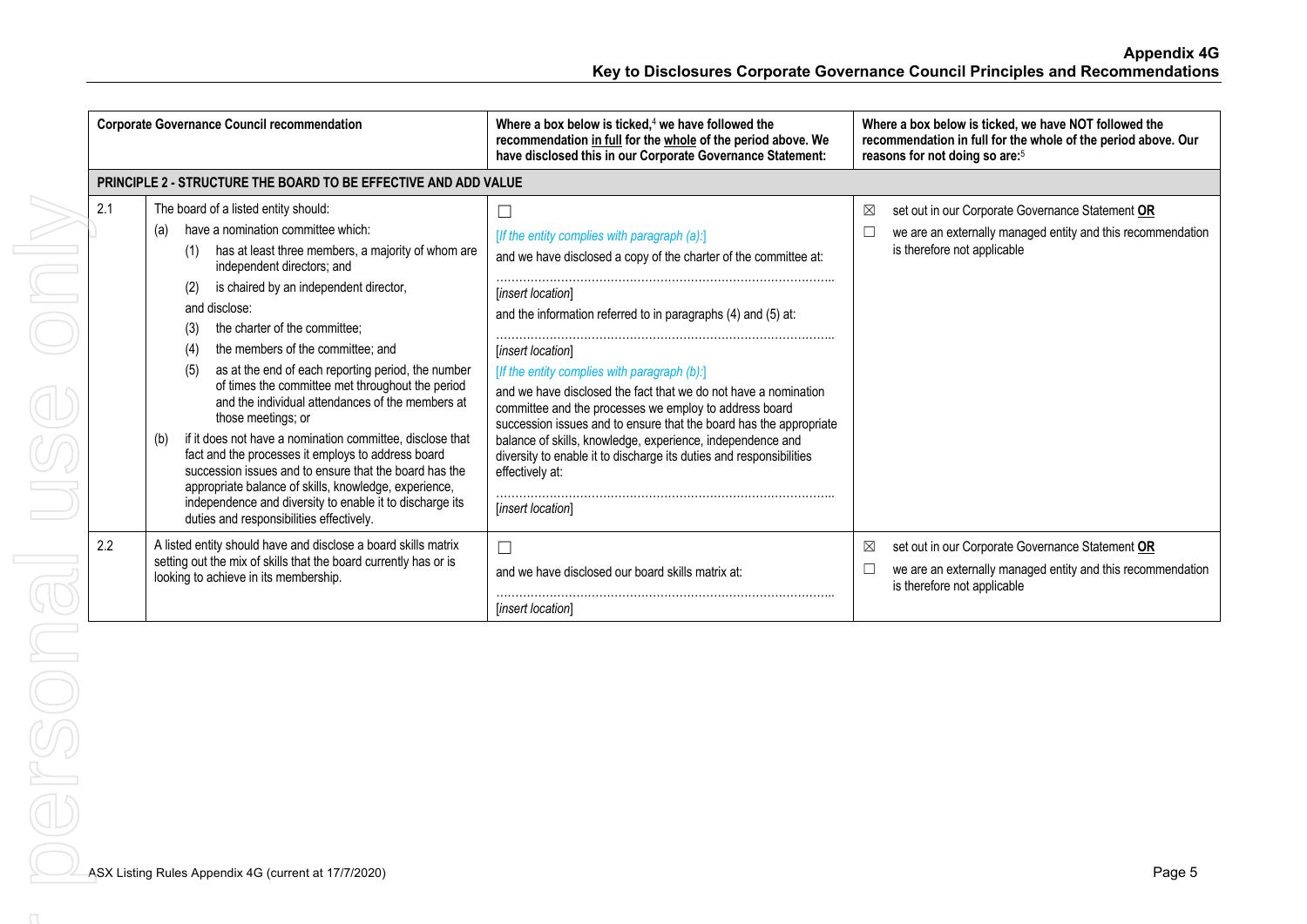| <b>Corporate Governance Council recommendation</b> |                                                                                                                                                                                                                                                                                                                                                                                                                                                                                                                                           | Where a box below is ticked. <sup>4</sup> we have followed the<br>recommendation in full for the whole of the period above. We<br>have disclosed this in our Corporate Governance Statement:                                                                                                                                                                                                                      | Where a box below is ticked, we have NOT followed the<br>recommendation in full for the whole of the period above. Our<br>reasons for not doing so are: <sup>5</sup> |
|----------------------------------------------------|-------------------------------------------------------------------------------------------------------------------------------------------------------------------------------------------------------------------------------------------------------------------------------------------------------------------------------------------------------------------------------------------------------------------------------------------------------------------------------------------------------------------------------------------|-------------------------------------------------------------------------------------------------------------------------------------------------------------------------------------------------------------------------------------------------------------------------------------------------------------------------------------------------------------------------------------------------------------------|----------------------------------------------------------------------------------------------------------------------------------------------------------------------|
| 2.3                                                | A listed entity should disclose:<br>the names of the directors considered by the board to be<br>(a)<br>independent directors;<br>if a director has an interest, position, affiliation or<br>(b)<br>relationship of the type described in Box 2.3 but the board<br>is of the opinion that it does not compromise the<br>independence of the director, the nature of the interest,<br>position or relationship in question and an explanation of<br>why the board is of that opinion; and<br>the length of service of each director.<br>(c) | $\boxtimes$<br>and we have disclosed the names of the directors considered by the<br>board to be independent directors at:<br>The Corporate Governance Statement available at<br>https://www.cirralto.com.au/corporate-governance<br>and, where applicable, the information referred to in paragraph (b)<br>at:<br>[insert location]<br>and the length of service of each director at:<br>The 2021 Annual Report. | set out in our Corporate Governance Statement                                                                                                                        |
| 2.4                                                | A majority of the board of a listed entity should be independent<br>directors.                                                                                                                                                                                                                                                                                                                                                                                                                                                            | $\boxtimes$                                                                                                                                                                                                                                                                                                                                                                                                       | set out in our Corporate Governance Statement OR<br>we are an externally managed entity and this recommendation<br>is therefore not applicable                       |
| 2.5                                                | The chair of the board of a listed entity should be an<br>independent director and, in particular, should not be the same<br>person as the CEO of the entity.                                                                                                                                                                                                                                                                                                                                                                             | $\boxtimes$                                                                                                                                                                                                                                                                                                                                                                                                       | set out in our Corporate Governance Statement OR<br>we are an externally managed entity and this recommendation<br>is therefore not applicable                       |
| 2.6                                                | A listed entity should have a program for inducting new<br>directors and for periodically reviewing whether there is a need<br>for existing directors to undertake professional development to<br>maintain the skills and knowledge needed to perform their role<br>as directors effectively.                                                                                                                                                                                                                                             | $\boxtimes$                                                                                                                                                                                                                                                                                                                                                                                                       | set out in our Corporate Governance Statement OR<br>we are an externally managed entity and this recommendation<br>is therefore not applicable                       |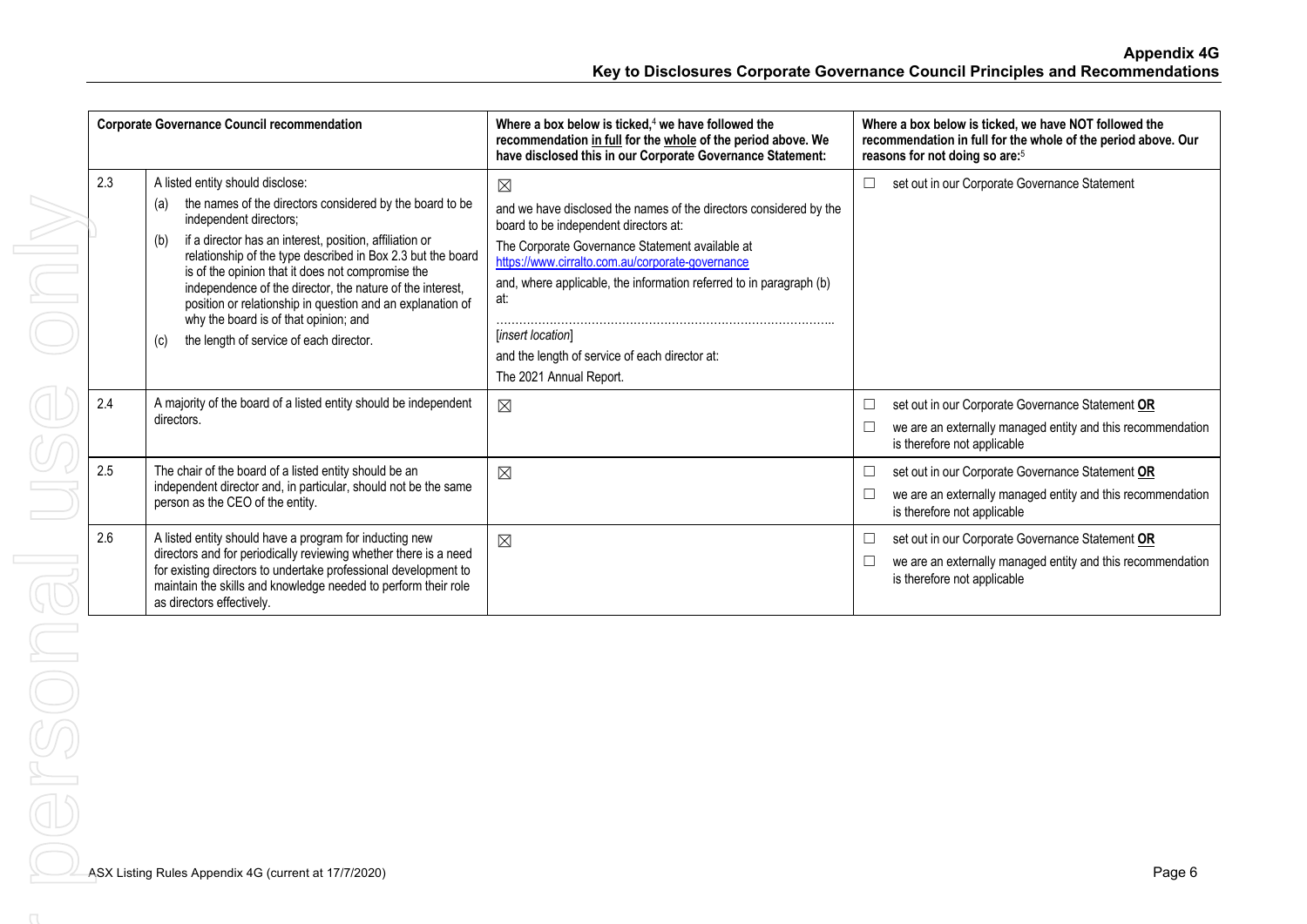**Appendix 4G Key to Disclosures Corporate Governance Council Principles and Recommendations**

| <b>Corporate Governance Council recommendation</b> |                                                                                                                                                                                                                                                    | Where a box below is ticked, $4$ we have followed the<br>recommendation in full for the whole of the period above. We<br>have disclosed this in our Corporate Governance Statement: | Where a box below is ticked, we have NOT followed the<br>recommendation in full for the whole of the period above. Our<br>reasons for not doing so are: <sup>5</sup> |
|----------------------------------------------------|----------------------------------------------------------------------------------------------------------------------------------------------------------------------------------------------------------------------------------------------------|-------------------------------------------------------------------------------------------------------------------------------------------------------------------------------------|----------------------------------------------------------------------------------------------------------------------------------------------------------------------|
|                                                    | PRINCIPLE 3 - INSTIL A CULTURE OF ACTING LAWFULLY, ETHICALLY AND RESPONSIBLY                                                                                                                                                                       |                                                                                                                                                                                     |                                                                                                                                                                      |
| 3.1                                                | A listed entity should articulate and disclose its values.                                                                                                                                                                                         | $\boxtimes$<br>and we have disclosed our values within the Corporate Governance<br>Statement and the Code of conduct:<br>https://www.cirralto.com.au/corporate-governance           | set out in our Corporate Governance Statement<br>$\Box$                                                                                                              |
| 3.2                                                | A listed entity should:<br>have and disclose a code of conduct for its directors.<br>(a)<br>senior executives and employees; and<br>ensure that the board or a committee of the board is<br>(b)<br>informed of any material breaches of that code. | $\boxtimes$<br>and we have disclosed our code of conduct at:<br>https://www.cirralto.com.au/corporate-governance                                                                    | set out in our Corporate Governance Statement<br>$\Box$                                                                                                              |
| 3.3                                                | A listed entity should:<br>have and disclose a whistleblower policy; and<br>(a)<br>ensure that the board or a committee of the board is<br>informed of any material incidents reported under that<br>policy.                                       | $\boxtimes$<br>and we have disclosed our whistleblower policy at:<br>https://www.cirralto.com.au/corporate-governance                                                               | set out in our Corporate Governance Statement<br>⊏                                                                                                                   |
| 3.4                                                | A listed entity should:<br>have and disclose an anti-bribery and corruption policy;<br>(a)<br>and<br>ensure that the board or committee of the board is<br>(b)<br>informed of any material breaches of that policy.                                | $\boxtimes$<br>and we have disclosed our anti-bribery and corruption policy at:<br>https://www.cirralto.com.au/corporate-governance                                                 | set out in our Corporate Governance Statement<br>$\Box$                                                                                                              |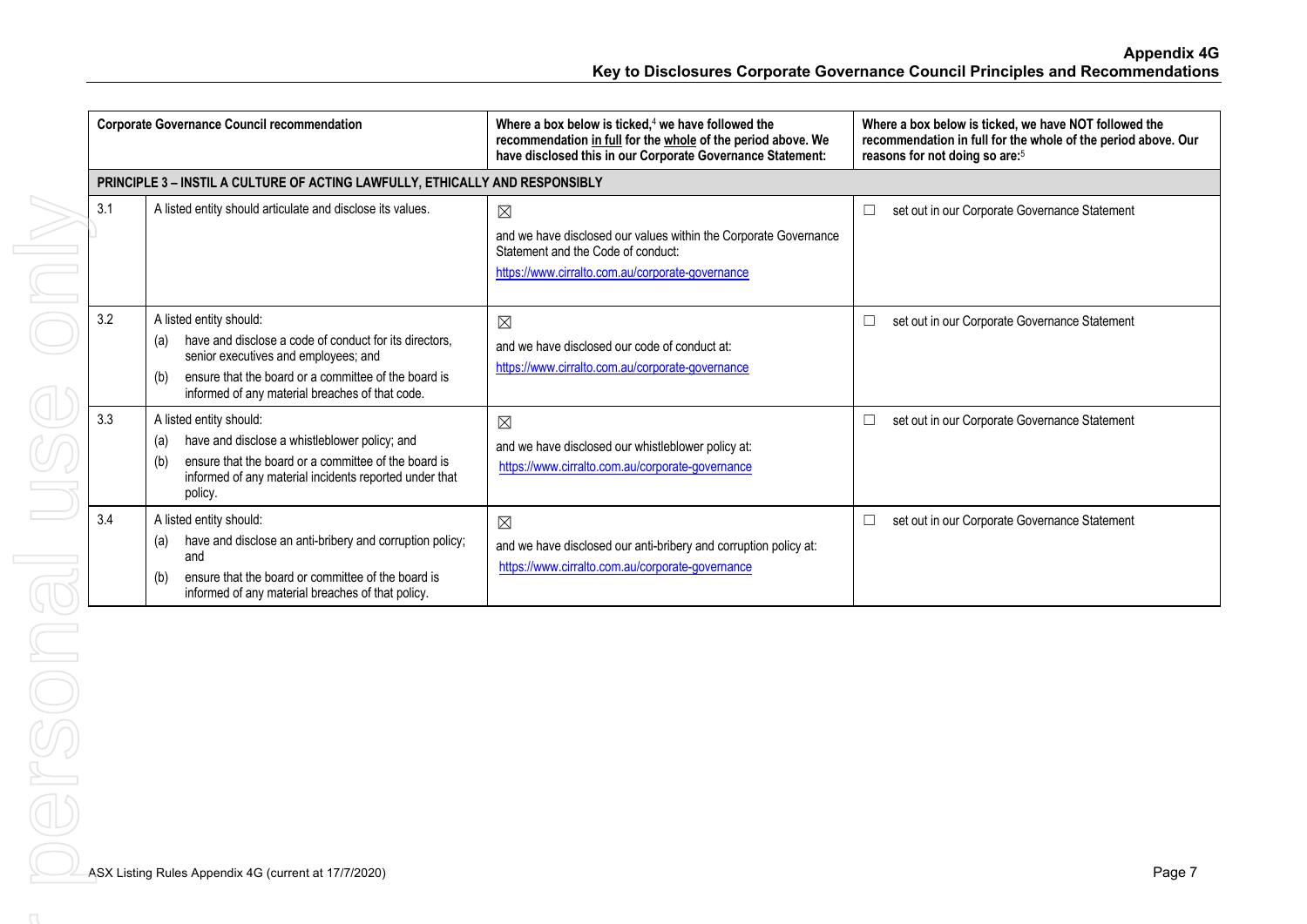|     | <b>Corporate Governance Council recommendation</b>                                                                                                                                                                                                                                                                                                                                                                                                                                                                                                                                                                                                                                                                                                                                                                                                                                                                                                                                           | Where a box below is ticked, <sup>4</sup> we have followed the<br>recommendation in full for the whole of the period above. We<br>have disclosed this in our Corporate Governance Statement:                                                                                                                                                                                                                                                                                                                                                                                                                                                                                           | Where a box below is ticked, we have NOT followed the<br>recommendation in full for the whole of the period above. Our<br>reasons for not doing so are: <sup>5</sup> |
|-----|----------------------------------------------------------------------------------------------------------------------------------------------------------------------------------------------------------------------------------------------------------------------------------------------------------------------------------------------------------------------------------------------------------------------------------------------------------------------------------------------------------------------------------------------------------------------------------------------------------------------------------------------------------------------------------------------------------------------------------------------------------------------------------------------------------------------------------------------------------------------------------------------------------------------------------------------------------------------------------------------|----------------------------------------------------------------------------------------------------------------------------------------------------------------------------------------------------------------------------------------------------------------------------------------------------------------------------------------------------------------------------------------------------------------------------------------------------------------------------------------------------------------------------------------------------------------------------------------------------------------------------------------------------------------------------------------|----------------------------------------------------------------------------------------------------------------------------------------------------------------------|
|     | <b>PRINCIPLE 4 - SAFEGUARD THE INTEGRITY OF CORPORATE REPORTS</b>                                                                                                                                                                                                                                                                                                                                                                                                                                                                                                                                                                                                                                                                                                                                                                                                                                                                                                                            |                                                                                                                                                                                                                                                                                                                                                                                                                                                                                                                                                                                                                                                                                        |                                                                                                                                                                      |
| 4.1 | The board of a listed entity should:<br>have an audit committee which:<br>(a)<br>has at least three members, all of whom are non-<br>executive directors and a majority of whom are<br>independent directors; and<br>is chaired by an independent director, who is not<br>(2)<br>the chair of the board,<br>and disclose:<br>the charter of the committee;<br>(3)<br>the relevant qualifications and experience of the<br>(4)<br>members of the committee; and<br>in relation to each reporting period, the number of<br>(5)<br>times the committee met throughout the period and<br>the individual attendances of the members at those<br>meetings; or<br>if it does not have an audit committee, disclose that fact<br>(b)<br>and the processes it employs that independently verify<br>and safeguard the integrity of its corporate reporting,<br>including the processes for the appointment and removal<br>of the external auditor and the rotation of the audit<br>engagement partner. | $\boxtimes$<br>[If the entity complies with paragraph (a):]<br>and we have disclosed a copy of the charter of the committee at:<br>[insert location]<br>and the information referred to in paragraphs (4) and (5) at:<br>[insert location]<br>[If the entity complies with paragraph (b):]<br>and we have disclosed the fact that we do not have an audit<br>committee and the processes we employ that independently verify<br>and safeguard the integrity of our corporate reporting, including the<br>processes for the appointment and removal of the external auditor<br>and the rotation of the audit engagement partner at:<br>https://www.cirralto.com.au/corporate-governance | set out in our Corporate Governance Statement<br>$\Box$                                                                                                              |
| 4.2 | The board of a listed entity should, before it approves the<br>entity's financial statements for a financial period, receive from<br>its CEO and CFO a declaration that, in their opinion, the<br>financial records of the entity have been properly maintained<br>and that the financial statements comply with the appropriate<br>accounting standards and give a true and fair view of the<br>financial position and performance of the entity and that the<br>opinion has been formed on the basis of a sound system of risk<br>management and internal control which is operating effectively.                                                                                                                                                                                                                                                                                                                                                                                          | $\boxtimes$                                                                                                                                                                                                                                                                                                                                                                                                                                                                                                                                                                                                                                                                            | set out in our Corporate Governance Statement<br>$\Box$                                                                                                              |
| 4.3 | A listed entity should disclose its process to verify the integrity<br>of any periodic corporate report it releases to the market that is<br>not audited or reviewed by an external auditor.                                                                                                                                                                                                                                                                                                                                                                                                                                                                                                                                                                                                                                                                                                                                                                                                 | $\boxtimes$                                                                                                                                                                                                                                                                                                                                                                                                                                                                                                                                                                                                                                                                            | set out in our Corporate Governance Statement<br>$\Box$                                                                                                              |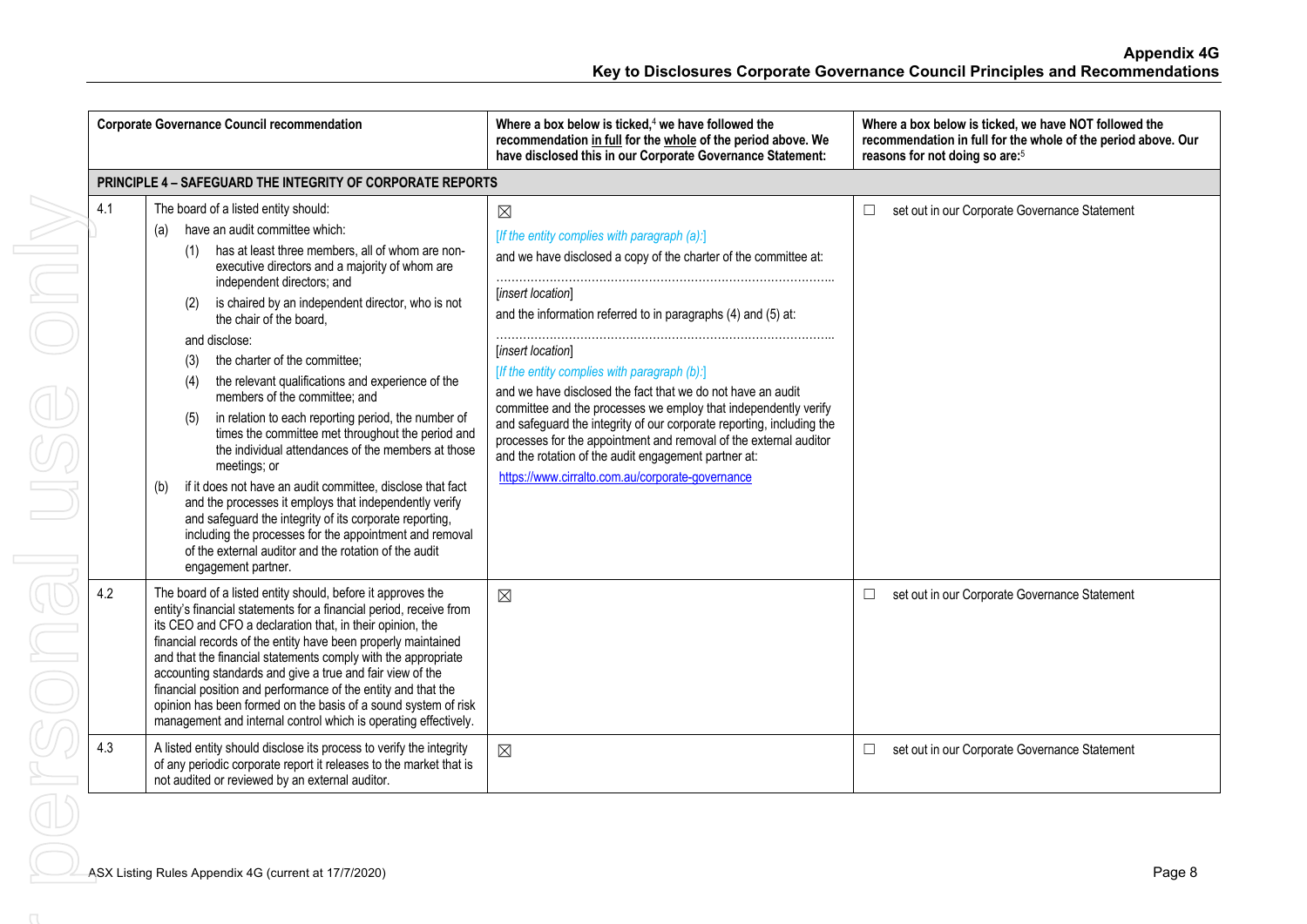|                                                   | <b>Corporate Governance Council recommendation</b>                                                                                                                                                                 | Where a box below is ticked, $4$ we have followed the<br>recommendation in full for the whole of the period above. We<br>have disclosed this in our Corporate Governance Statement:                                              | Where a box below is ticked, we have NOT followed the<br>recommendation in full for the whole of the period above. Our<br>reasons for not doing so are: <sup>5</sup> |        |  |  |
|---------------------------------------------------|--------------------------------------------------------------------------------------------------------------------------------------------------------------------------------------------------------------------|----------------------------------------------------------------------------------------------------------------------------------------------------------------------------------------------------------------------------------|----------------------------------------------------------------------------------------------------------------------------------------------------------------------|--------|--|--|
| PRINCIPLE 5 - MAKE TIMELY AND BALANCED DISCLOSURE |                                                                                                                                                                                                                    |                                                                                                                                                                                                                                  |                                                                                                                                                                      |        |  |  |
| 5.1                                               | A listed entity should have and disclose a written policy for<br>complying with its continuous disclosure obligations under<br>listing rule 3.1.                                                                   | $\boxtimes$<br>and we have disclosed our continuous disclosure compliance policy<br>at:<br>https://www.cirralto.com.au/corporate-governance                                                                                      | $\Box$<br>set out in our Corporate Governance Statement                                                                                                              |        |  |  |
| 5.2                                               | A listed entity should ensure that its board receives copies of all<br>material market announcements promptly after they have been<br>made.                                                                        | $\boxtimes$                                                                                                                                                                                                                      | set out in our Corporate Governance Statement<br>$\Box$                                                                                                              |        |  |  |
| 5.3                                               | A listed entity that gives a new and substantive investor or<br>analyst presentation should release a copy of the presentation<br>materials on the ASX Market Announcements Platform ahead<br>of the presentation. | $\boxtimes$                                                                                                                                                                                                                      | set out in our Corporate Governance Statement<br>$\Box$                                                                                                              |        |  |  |
|                                                   | PRINCIPLE 6 - RESPECT THE RIGHTS OF SECURITY HOLDERS                                                                                                                                                               |                                                                                                                                                                                                                                  |                                                                                                                                                                      |        |  |  |
| 6.1                                               | A listed entity should provide information about itself and its<br>governance to investors via its website.                                                                                                        | $\boxtimes$<br>and we have disclosed information about us and our governance on<br>our website at:<br>https://www.cirralto.com.au/corporate-governance                                                                           | set out in our Corporate Governance Statement<br>$\Box$                                                                                                              |        |  |  |
| 6.2                                               | A listed entity should have an investor relations program that<br>facilitates effective two-way communication with investors.                                                                                      | $\boxtimes$                                                                                                                                                                                                                      | set out in our Corporate Governance Statement<br>$\Box$                                                                                                              |        |  |  |
| 6.3                                               | A listed entity should disclose how it facilitates and encourages<br>participation at meetings of security holders.                                                                                                | $\boxtimes$<br>and we have disclosed how we facilitate and encourage participation<br>at meetings of security holders at:<br>The Corporate Governance Statement available at<br>https://www.cirralto.com.au/corporate-governance | $\Box$<br>set out in our Corporate Governance Statement                                                                                                              |        |  |  |
| 6.4                                               | A listed entity should ensure that all substantive resolutions at a<br>meeting of security holders are decided by a poll rather than by<br>a show of hands.                                                        | $\boxtimes$                                                                                                                                                                                                                      | set out in our Corporate Governance Statement<br>$\Box$                                                                                                              |        |  |  |
|                                                   | ASX Listing Rules Appendix 4G (current at 17/7/2020)                                                                                                                                                               |                                                                                                                                                                                                                                  |                                                                                                                                                                      | Page 9 |  |  |
|                                                   |                                                                                                                                                                                                                    |                                                                                                                                                                                                                                  |                                                                                                                                                                      |        |  |  |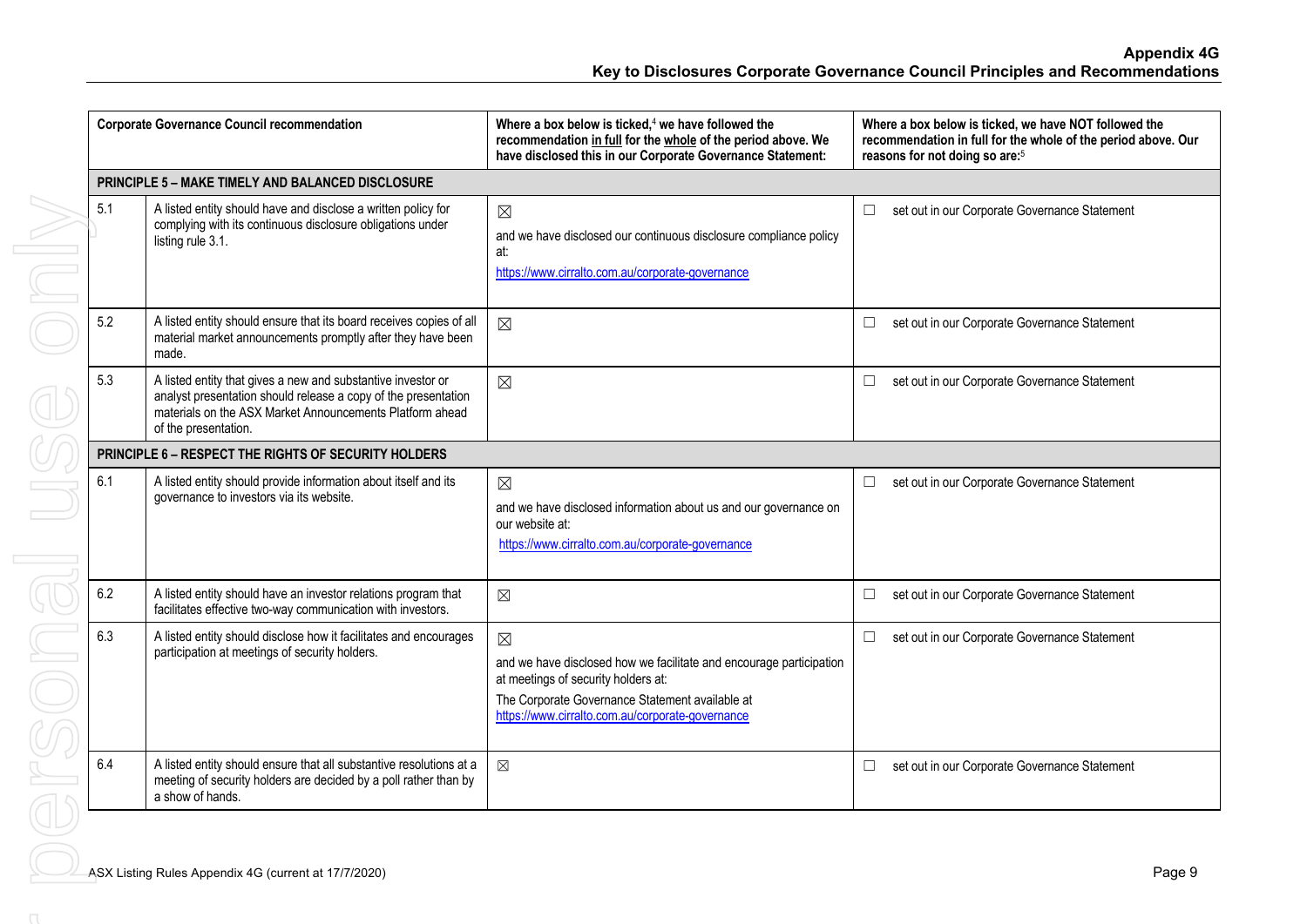| <b>Corporate Governance Council recommendation</b> |                                                                                                                                                                                                                                                                                                                                                                                                                                                                                                                                                                                                                                                                                                                                                                   | Where a box below is ticked, $4$ we have followed the<br>recommendation in full for the whole of the period above. We<br>have disclosed this in our Corporate Governance Statement:                                                                                                                                                                                                                                                                                                                                                                                                        | Where a box below is ticked, we have NOT followed the<br>recommendation in full for the whole of the period above. Our<br>reasons for not doing so are: <sup>5</sup> |
|----------------------------------------------------|-------------------------------------------------------------------------------------------------------------------------------------------------------------------------------------------------------------------------------------------------------------------------------------------------------------------------------------------------------------------------------------------------------------------------------------------------------------------------------------------------------------------------------------------------------------------------------------------------------------------------------------------------------------------------------------------------------------------------------------------------------------------|--------------------------------------------------------------------------------------------------------------------------------------------------------------------------------------------------------------------------------------------------------------------------------------------------------------------------------------------------------------------------------------------------------------------------------------------------------------------------------------------------------------------------------------------------------------------------------------------|----------------------------------------------------------------------------------------------------------------------------------------------------------------------|
| 6.5                                                | A listed entity should give security holders the option to receive<br>communications from, and send communications to, the entity<br>and its security registry electronically.                                                                                                                                                                                                                                                                                                                                                                                                                                                                                                                                                                                    | $\boxtimes$                                                                                                                                                                                                                                                                                                                                                                                                                                                                                                                                                                                | set out in our Corporate Governance Statement                                                                                                                        |
|                                                    | <b>PRINCIPLE 7 - RECOGNISE AND MANAGE RISK</b>                                                                                                                                                                                                                                                                                                                                                                                                                                                                                                                                                                                                                                                                                                                    |                                                                                                                                                                                                                                                                                                                                                                                                                                                                                                                                                                                            |                                                                                                                                                                      |
| 7.1                                                | The board of a listed entity should:<br>have a committee or committees to oversee risk, each of<br>(a)<br>which:<br>has at least three members, a majority of whom are<br>(1)<br>independent directors; and<br>is chaired by an independent director,<br>(2)<br>and disclose:<br>the charter of the committee:<br>(3)<br>the members of the committee: and<br>(4)<br>as at the end of each reporting period, the number<br>(5)<br>of times the committee met throughout the period<br>and the individual attendances of the members at<br>those meetings; or<br>if it does not have a risk committee or committees that<br>(b)<br>satisfy (a) above, disclose that fact and the processes it<br>employs for overseeing the entity's risk management<br>framework. | $\boxtimes$<br>[If the entity complies with paragraph (a):]<br>and we have disclosed a copy of the charter of the committee at:<br>[insert location]<br>and the information referred to in paragraphs (4) and (5) at:<br>[insert location]<br>[If the entity complies with paragraph (b):]<br>and we have disclosed the fact that we do not have a risk committee<br>or committees that satisfy (a) and the processes we employ for<br>overseeing our risk management framework at:<br>The Corporate Governance Statement available at<br>https://www.cirralto.com.au/corporate-governance | set out in our Corporate Governance Statement<br>⊔                                                                                                                   |
| 7.2                                                | The board or a committee of the board should:<br>review the entity's risk management framework at least<br>(a)<br>annually to satisfy itself that it continues to be sound and<br>that the entity is operating with due regard to the risk<br>appetite set by the board; and<br>disclose, in relation to each reporting period, whether<br>(b)<br>such a review has taken place.                                                                                                                                                                                                                                                                                                                                                                                  | $\boxtimes$<br>and we have disclosed whether a review of the entity's risk<br>management framework was undertaken during the reporting period<br>at:<br>The 2021 Corporate Governance Statement.                                                                                                                                                                                                                                                                                                                                                                                           | set out in our Corporate Governance Statement<br>$\Box$                                                                                                              |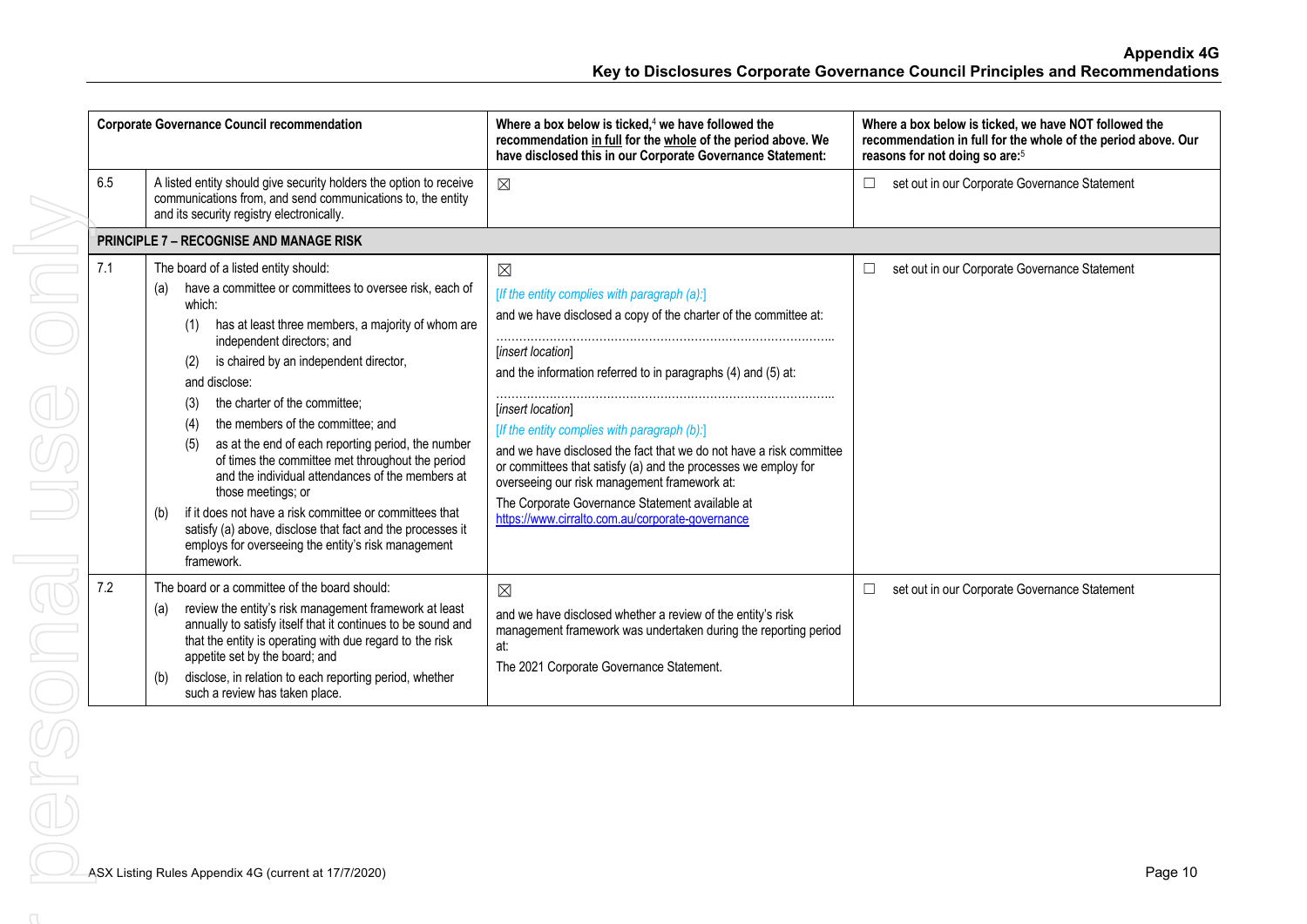| <b>Corporate Governance Council recommendation</b> |                                                                                                                                                                                                                                                                                                                                                                                          | Where a box below is ticked, $4$ we have followed the<br>recommendation in full for the whole of the period above. We<br>have disclosed this in our Corporate Governance Statement:                                                                                                                                                                                                                                                                                                                                                                                                        | Where a box below is ticked, we have NOT followed the<br>recommendation in full for the whole of the period above. Our<br>reasons for not doing so are: <sup>5</sup> |
|----------------------------------------------------|------------------------------------------------------------------------------------------------------------------------------------------------------------------------------------------------------------------------------------------------------------------------------------------------------------------------------------------------------------------------------------------|--------------------------------------------------------------------------------------------------------------------------------------------------------------------------------------------------------------------------------------------------------------------------------------------------------------------------------------------------------------------------------------------------------------------------------------------------------------------------------------------------------------------------------------------------------------------------------------------|----------------------------------------------------------------------------------------------------------------------------------------------------------------------|
| 7.3                                                | A listed entity should disclose:<br>if it has an internal audit function, how the function is<br>(a)<br>structured and what role it performs; or<br>if it does not have an internal audit function, that fact and<br>(b)<br>the processes it employs for evaluating and continually<br>improving the effectiveness of its governance, risk<br>management and internal control processes. | $\boxtimes$<br>[If the entity complies with paragraph (a):]<br>and we have disclosed how our internal audit function is structured<br>and what role it performs at:<br>[insert location]<br>[If the entity complies with paragraph (b):]<br>and we have disclosed the fact that we do not have an internal audit<br>function and the processes we employ for evaluating and continually<br>improving the effectiveness of our risk management and internal<br>control processes at:<br>The Corporate Governance Statement available at<br>https://www.cirralto.com.au/corporate-governance | set out in our Corporate Governance Statement<br>$\Box$                                                                                                              |
| 7.4                                                | A listed entity should disclose whether it has any material<br>exposure to environmental or social risks and, if it does, how it<br>manages or intends to manage those risks.                                                                                                                                                                                                            | $\boxtimes$<br>and we have disclosed whether we have any material exposure to<br>environmental and social risks at:<br>The Corporate Governance Statement available at<br>https://www.cirralto.com.au/corporate-governance<br>and, if we do, how we manage or intend to manage those risks at:<br>The Corporate Governance Statement available at<br>https://www.cirralto.com.au/corporate-governance                                                                                                                                                                                      | set out in our Corporate Governance Statement<br>$\Box$                                                                                                              |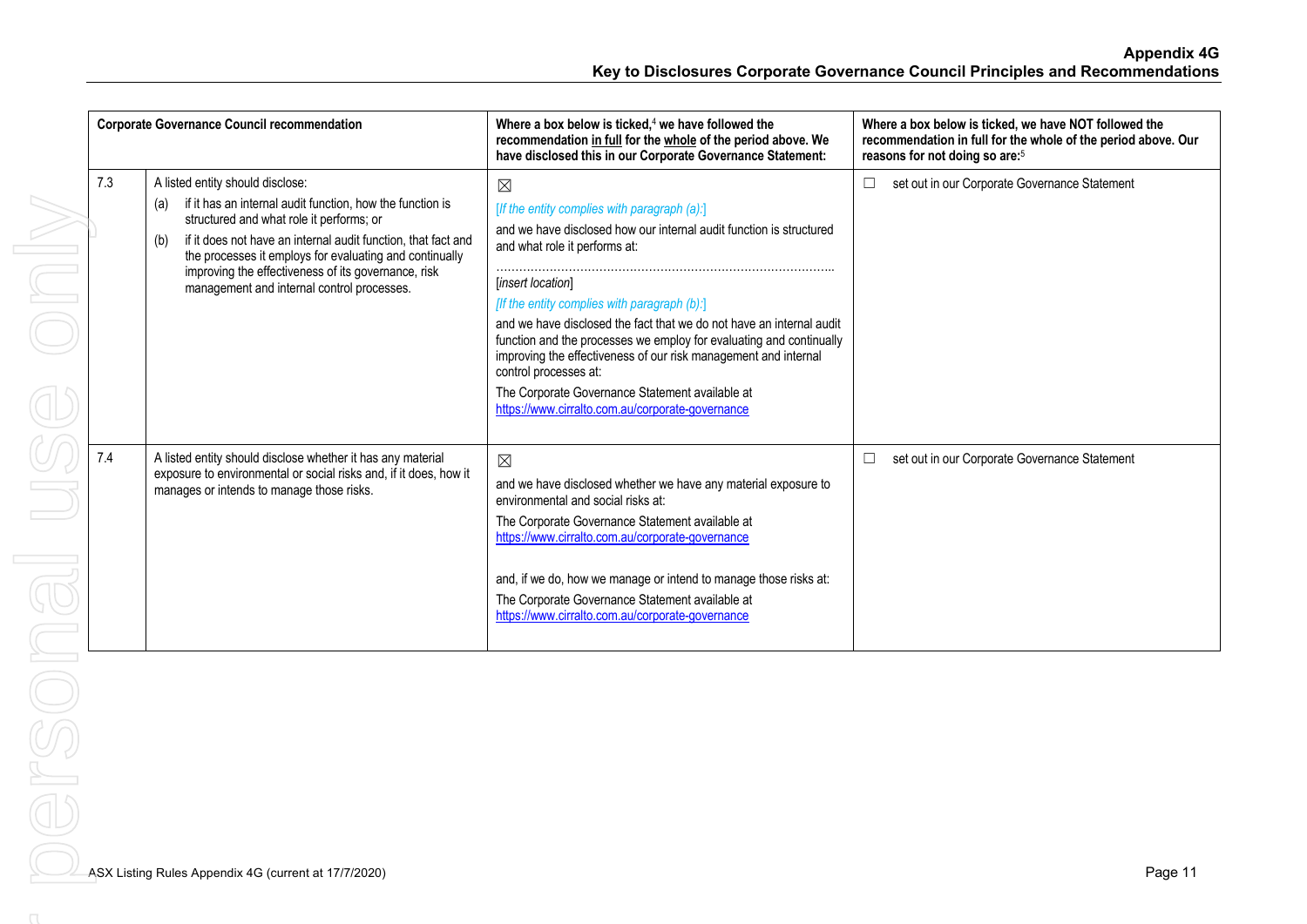| <b>Corporate Governance Council recommendation</b>                                                                                                                                                                                                                                                                                                                                                                                                                                                                                                                                                                                                                                                                                                                                                                  | Where a box below is ticked, <sup>4</sup> we have followed the<br>recommendation in full for the whole of the period above. We<br>have disclosed this in our Corporate Governance Statement:                                                                                                                                                                                                                                                           | Where a box below is ticked, we have NOT followed the<br>recommendation in full for the whole of the period above. Our<br>reasons for not doing so are: <sup>5</sup>                                                                                                               |
|---------------------------------------------------------------------------------------------------------------------------------------------------------------------------------------------------------------------------------------------------------------------------------------------------------------------------------------------------------------------------------------------------------------------------------------------------------------------------------------------------------------------------------------------------------------------------------------------------------------------------------------------------------------------------------------------------------------------------------------------------------------------------------------------------------------------|--------------------------------------------------------------------------------------------------------------------------------------------------------------------------------------------------------------------------------------------------------------------------------------------------------------------------------------------------------------------------------------------------------------------------------------------------------|------------------------------------------------------------------------------------------------------------------------------------------------------------------------------------------------------------------------------------------------------------------------------------|
| <b>PRINCIPLE 8 - REMUNERATE FAIRLY AND RESPONSIBLY</b>                                                                                                                                                                                                                                                                                                                                                                                                                                                                                                                                                                                                                                                                                                                                                              |                                                                                                                                                                                                                                                                                                                                                                                                                                                        |                                                                                                                                                                                                                                                                                    |
| 8.1<br>The board of a listed entity should:<br>have a remuneration committee which:<br>(a)<br>has at least three members, a majority of whom are<br>independent directors; and<br>is chaired by an independent director,<br>(2)<br>and disclose:<br>the charter of the committee:<br>(3)<br>the members of the committee; and<br>(4)<br>as at the end of each reporting period, the number<br>(5)<br>of times the committee met throughout the period<br>and the individual attendances of the members at<br>those meetings; or<br>if it does not have a remuneration committee, disclose<br>(b)<br>that fact and the processes it employs for setting the level<br>and composition of remuneration for directors and senior<br>executives and ensuring that such remuneration is<br>appropriate and not excessive. | $\boxtimes$<br>[If the entity complies with paragraph (b):]<br>and we have disclosed the fact that we do not have a remuneration<br>committee and the processes we employ for setting the level and<br>composition of remuneration for directors and senior executives and<br>ensuring that such remuneration is appropriate and not excessive:<br>The Corporate Governance Statement available at<br>https://www.cirralto.com.au/corporate-governance | set out in our Corporate Governance Statement OR<br>$\Box$<br>we are an externally managed entity and this recommendation<br>is therefore not applicable                                                                                                                           |
| 8.2<br>A listed entity should separately disclose its policies and<br>practices regarding the remuneration of non-executive directors<br>and the remuneration of executive directors and other senior<br>executives.                                                                                                                                                                                                                                                                                                                                                                                                                                                                                                                                                                                                | $\boxtimes$<br>and we have disclosed separately our remuneration policies and<br>practices regarding the remuneration of non-executive directors and<br>the remuneration of executive directors and other senior executives<br>at:<br>https://www.cirralto.com.au/corporate-governance                                                                                                                                                                 | set out in our Corporate Governance Statement OR<br>$\Box$<br>we are an externally managed entity and this recommendation<br>$\Box$<br>is therefore not applicable                                                                                                                 |
| 8.3<br>A listed entity which has an equity-based remuneration scheme<br>should:<br>have a policy on whether participants are permitted to<br>(a)<br>enter into transactions (whether through the use of<br>derivatives or otherwise) which limit the economic risk of<br>participating in the scheme; and<br>disclose that policy or a summary of it.<br>(b)                                                                                                                                                                                                                                                                                                                                                                                                                                                        | $\boxtimes$<br>and we have disclosed our policy on this issue or a summary of it at:<br>The Corporate Governance Statement available at<br>https://www.cirralto.com.au/corporate-governance                                                                                                                                                                                                                                                            | set out in our Corporate Governance Statement OR<br>$\Box$<br>we do not have an equity-based remuneration scheme and<br>$\Box$<br>this recommendation is therefore not applicable OR<br>we are an externally managed entity and this recommendation<br>is therefore not applicable |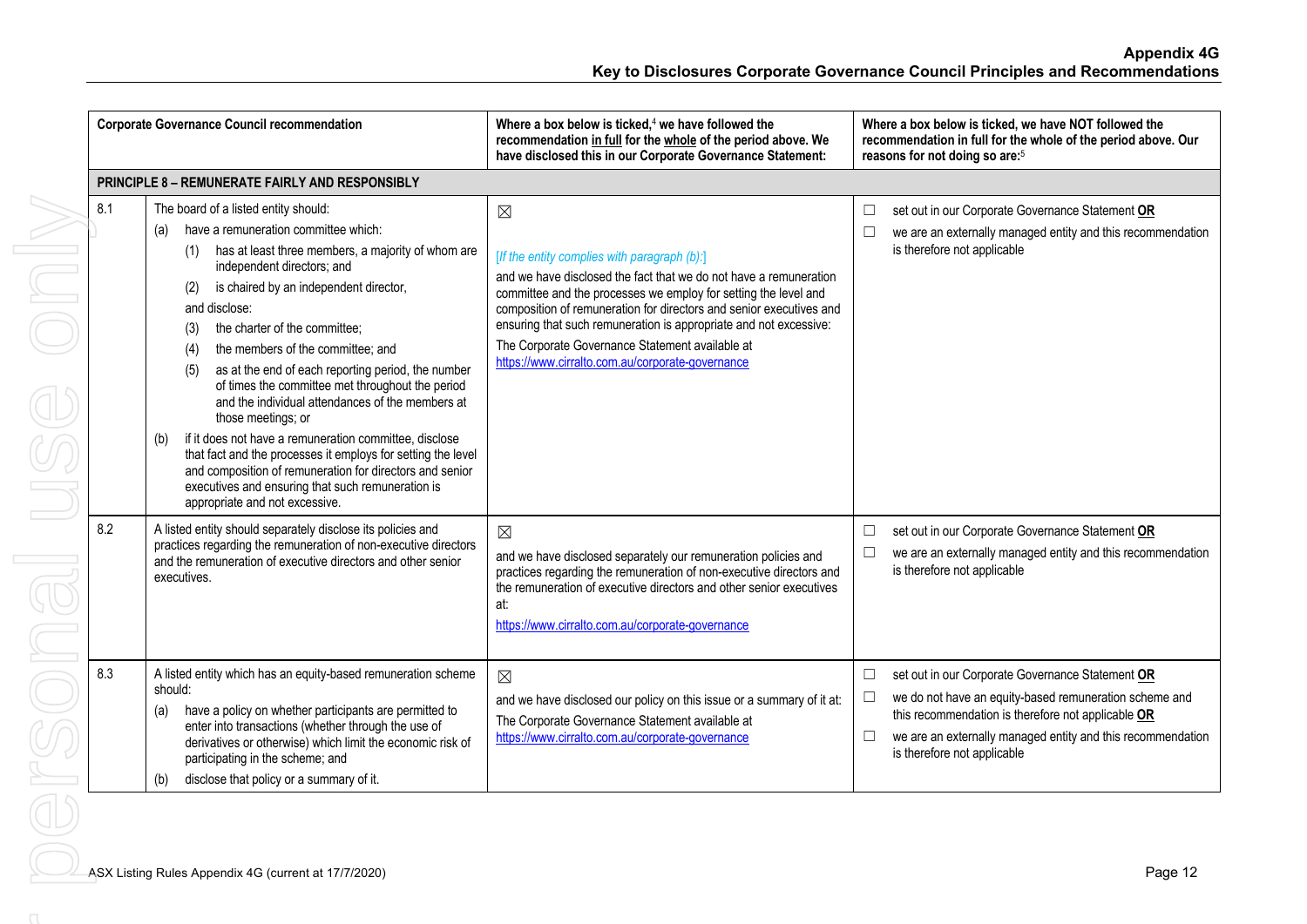| <b>Corporate Governance Council recommendation</b>                      |                                                                                                                                                                                                                                                                                                                                                                                                                               | Where a box below is ticked, $4$ we have followed the<br>recommendation in full for the whole of the period above. We<br>have disclosed this in our Corporate Governance Statement: | Where a box below is ticked, we have NOT followed the<br>recommendation in full for the whole of the period above. Our<br>reasons for not doing so are: <sup>5</sup>                                                                                                                                                                            |  |  |
|-------------------------------------------------------------------------|-------------------------------------------------------------------------------------------------------------------------------------------------------------------------------------------------------------------------------------------------------------------------------------------------------------------------------------------------------------------------------------------------------------------------------|-------------------------------------------------------------------------------------------------------------------------------------------------------------------------------------|-------------------------------------------------------------------------------------------------------------------------------------------------------------------------------------------------------------------------------------------------------------------------------------------------------------------------------------------------|--|--|
| ADDITIONAL RECOMMENDATIONS THAT APPLY ONLY IN CERTAIN CASES             |                                                                                                                                                                                                                                                                                                                                                                                                                               |                                                                                                                                                                                     |                                                                                                                                                                                                                                                                                                                                                 |  |  |
| 9.1                                                                     | A listed entity with a director who does not speak the language<br>in which board or security holder meetings are held or key<br>corporate documents are written should disclose the processes<br>it has in place to ensure the director understands and can<br>contribute to the discussions at those meetings and<br>understands and can discharge their obligations in relation to<br>those documents.                     | $\Box$<br>N/A                                                                                                                                                                       | set out in our Corporate Governance Statement OR<br>$\Box$<br>we do not have a director in this position and this<br>$\Box$<br>recommendation is therefore not applicable OR<br>we are an externally managed entity and this recommendation<br>$\Box$<br>is therefore not applicable                                                            |  |  |
| 9.2                                                                     | A listed entity established outside Australia should ensure that<br>meetings of security holders are held at a reasonable place and<br>time.                                                                                                                                                                                                                                                                                  | $\Box$<br>N/A                                                                                                                                                                       | set out in our Corporate Governance Statement OR<br>$\Box$<br>we are established in Australia and this recommendation is<br>$\Box$<br>therefore not applicable OR<br>we are an externally managed entity and this recommendation<br>$\Box$<br>is therefore not applicable                                                                       |  |  |
| 9.3                                                                     | A listed entity established outside Australia, and an externally<br>managed listed entity that has an AGM, should ensure that its<br>external auditor attends its AGM and is available to answer<br>questions from security holders relevant to the audit.                                                                                                                                                                    | $\Box$<br>N/A                                                                                                                                                                       | set out in our Corporate Governance Statement OR<br>$\Box$<br>we are established in Australia and not an externally managed<br>$\Box$<br>listed entity and this recommendation is therefore not<br>applicable<br>we are an externally managed entity that does not hold an<br>$\Box$<br>AGM and this recommendation is therefore not applicable |  |  |
| ADDITIONAL DISCLOSURES APPLICABLE TO EXTERNALLY MANAGED LISTED ENTITIES |                                                                                                                                                                                                                                                                                                                                                                                                                               |                                                                                                                                                                                     |                                                                                                                                                                                                                                                                                                                                                 |  |  |
|                                                                         | Alternative to Recommendation 1.1 for externally managed<br>listed entities:<br>The responsible entity of an externally managed listed entity<br>should disclose:<br>the arrangements between the responsible entity and the<br>(a)<br>listed entity for managing the affairs of the listed entity;<br>and<br>the role and responsibility of the board of the responsible<br>(b)<br>entity for overseeing those arrangements. | $\Box$<br>N/A                                                                                                                                                                       | set out in our Corporate Governance Statement<br>⊔                                                                                                                                                                                                                                                                                              |  |  |
|                                                                         | ASX Listing Rules Appendix 4G (current at 17/7/2020)                                                                                                                                                                                                                                                                                                                                                                          |                                                                                                                                                                                     | Page 13                                                                                                                                                                                                                                                                                                                                         |  |  |
|                                                                         |                                                                                                                                                                                                                                                                                                                                                                                                                               |                                                                                                                                                                                     |                                                                                                                                                                                                                                                                                                                                                 |  |  |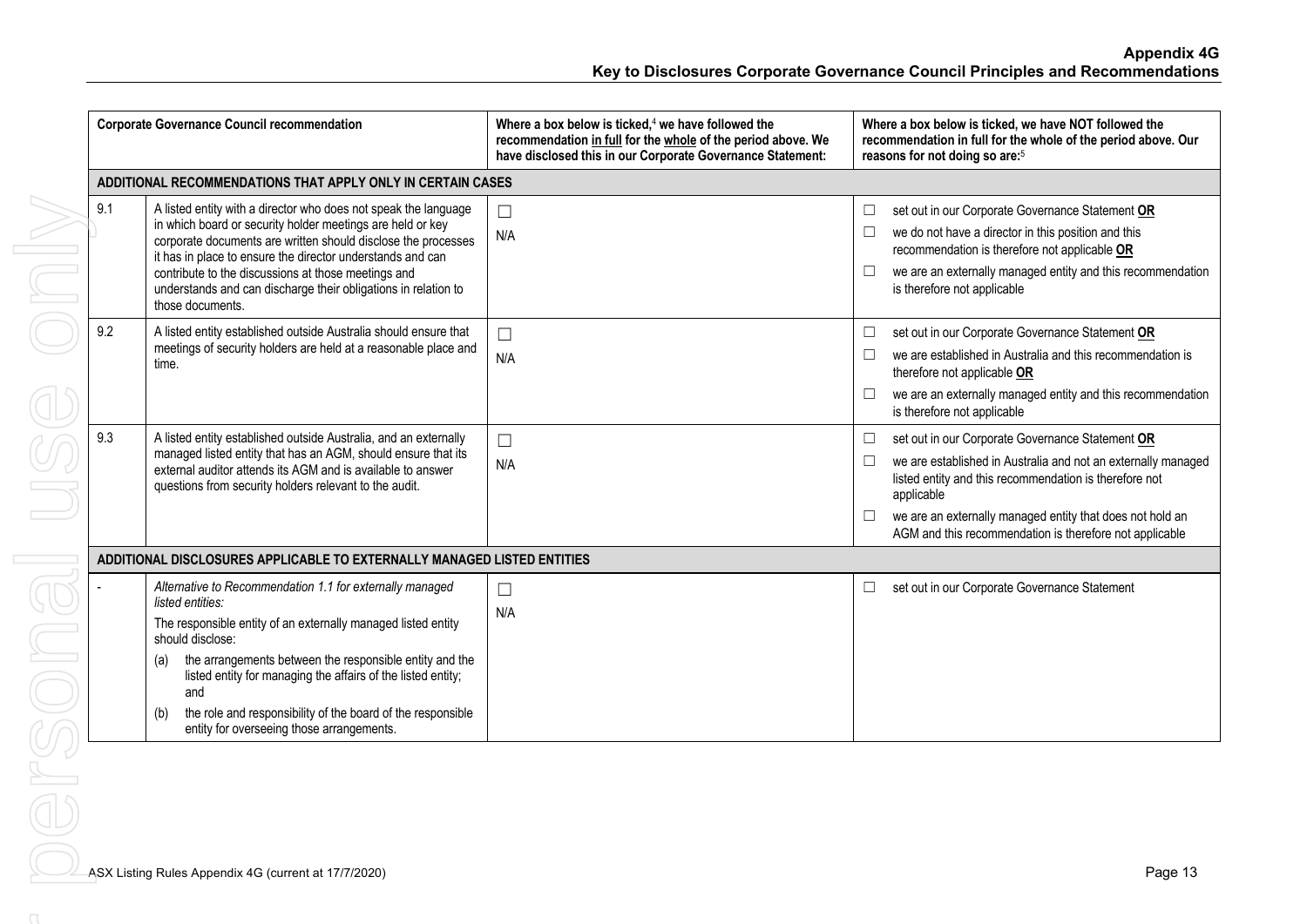| <b>Corporate Governance Council recommendation</b>                                                                                                                                                                | Where a box below is ticked, <sup>4</sup> we have followed the<br>recommendation in full for the whole of the period above. We<br>have disclosed this in our Corporate Governance Statement: | Where a box below is ticked, we have NOT followed the<br>recommendation in full for the whole of the period above. Our<br>reasons for not doing so are: <sup>5</sup> |
|-------------------------------------------------------------------------------------------------------------------------------------------------------------------------------------------------------------------|----------------------------------------------------------------------------------------------------------------------------------------------------------------------------------------------|----------------------------------------------------------------------------------------------------------------------------------------------------------------------|
| Alternative to Recommendations 8.1, 8.2 and 8.3 for externally<br>managed listed entities:<br>An externally managed listed entity should clearly disclose the<br>terms governing the remuneration of the manager. | N/A                                                                                                                                                                                          | set out in our Corporate Governance Statement                                                                                                                        |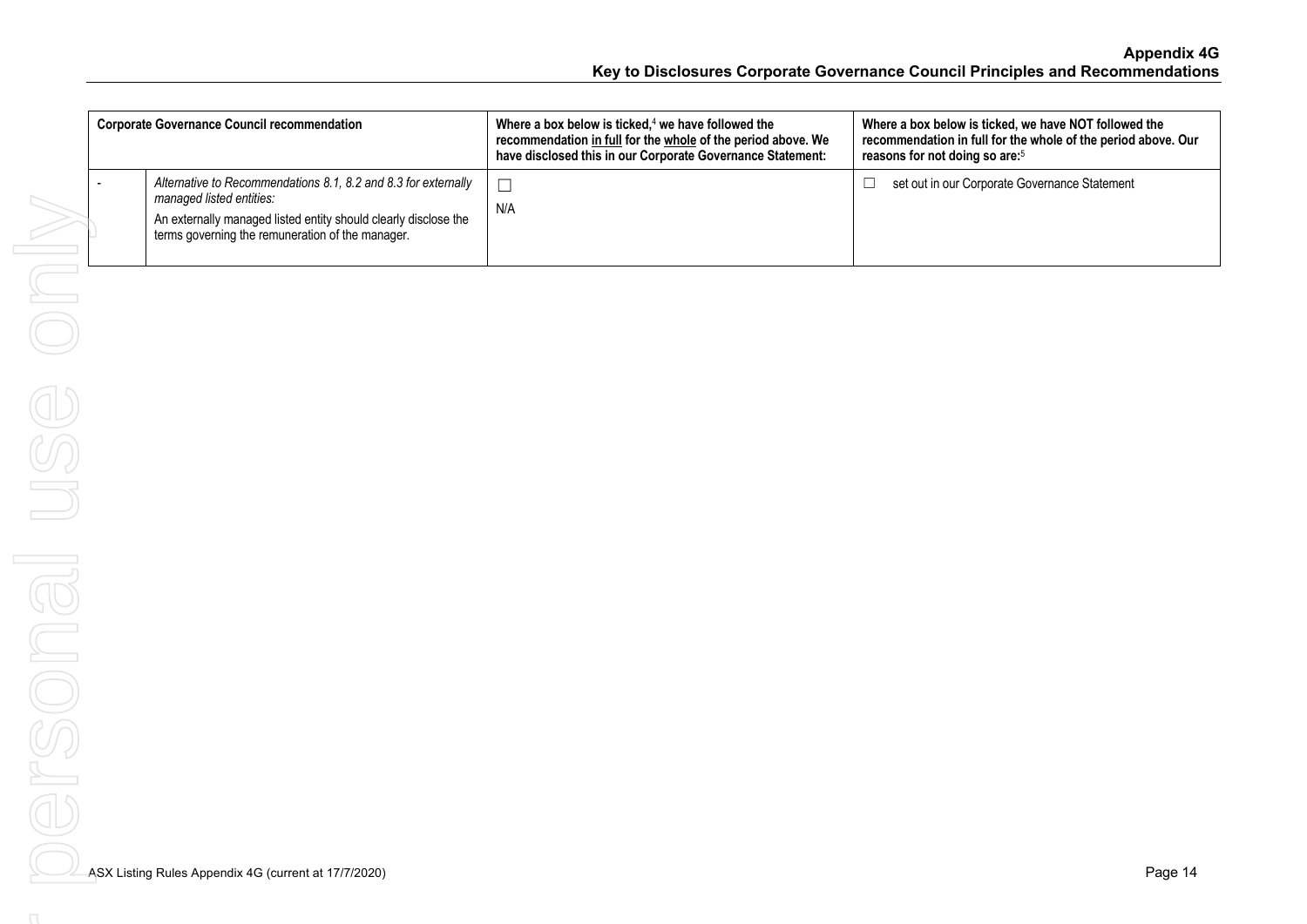#### **CIRRALTO LIMITED**

#### **CORPORATE GOVERNANCE STATEMENT**

### **31 August 2021**

#### **Introduction**

Cirralto Limited ("Cirralto" or the "Company") is an Australian Securities Exchange (ASX) listed entity.

The Company aims to maximise returns to its investors by capital appreciation and when profitable, via a declaration of dividends to each shareholder in proportion to their interest in the Company.

The Board of Directors is responsible for establishing the corporate governance framework of the Company and establishing appropriate Corporate Governance policies and procedures having regard to the ASX Corporate Governance Council (CGC) published guidelines as set out in its "Corporate Governance Principles and Recommendations" (Revised Principles, 4th Edition). The Board of Directors continues to review the framework and practices to ensure they meet the interests of shareholders.

This Corporate Governance Statement is structured with reference to the CGC's published guidelines containing 8 key principles. The charters and policies described in this Corporate Governance Statement represent a concise version of those charters and policies that have been, or will be adopted by the Board of Directors in line with the CGC's recommendations.

The Board of Directors has adopted the best practice recommendations as outlined by the CGC to the extent that is deemed appropriate considering the current size and operations of Cirralto. Therefore, where the Board considers that the cost of implementing a recommendation outweighs any potential benefits, those recommendations have not been adopted.

The Company's Corporate Governance charters and policies can be found on the Company's website, https://www.cirralto.com.au/. This Corporate Governance Statement was approved by the Board on 31 August 2021.

#### **PRINCIPLE 1: LAY SOLID FOUNDATIONS FOR MANAGEMENT AND OVERSIGHT**

#### *ROLE OF THE BOARD AND MANAGEMENT*

The Board of Directors of Cirralto, together with management, is collectively experienced in the management of listed companies.

The Board is responsible for providing strategic guidance and for contributing to the development of the corporate strategy and performance objectives, including the implementation of a business strategy, the annual budget and financial plan, monitoring the Company's financial performance and ensuring that appropriate management is in place to achieve these objectives. The Board monitors risk, compliance and financial reporting. The Board is responsible for approving and monitoring the progress of major capital expenditure, capital management and acquisitions and divestitures of assets. It is the role of senior management to manage the Company in accordance with the direction and delegations of the Board and the responsibility of the Board to oversee the activities of management in carrying out these delegated duties.

The Board may delegate to its sub-committees, an officer of a group company, or any other person an authority to perform any of its functions and exercise any of its powers, in the ordinary course of business. This includes the day to day administration of its assets, including ensuring that assets are adequately insured where necessary; that detailed market investigations and effective due diligence is carried out on proposed investments, acquisitions or joint ventures; that capital required to develop the Company's intellectual property, proposed investments or acquisitions as well as general working capital requirements is adequate; and that there is effective risk management, financial management and compliance management of the Company's assets.

#### *BOARD APPOINTMENTS*

The Company undertakes reference checks prior to appointing a director or senior executive or putting that person forward as a candidate to ensure that person is competent, experienced, and would not be impaired in any way from undertaking the duties of director. The Company provides relevant information to shareholders for their consideration about the attributes of candidates together with whether the Board supports the appointment or re-election.

The terms of the appointment of a non-executive director, executive directors and senior executives are agreed upon and set out in writing.

*COMPANY SECRETARY*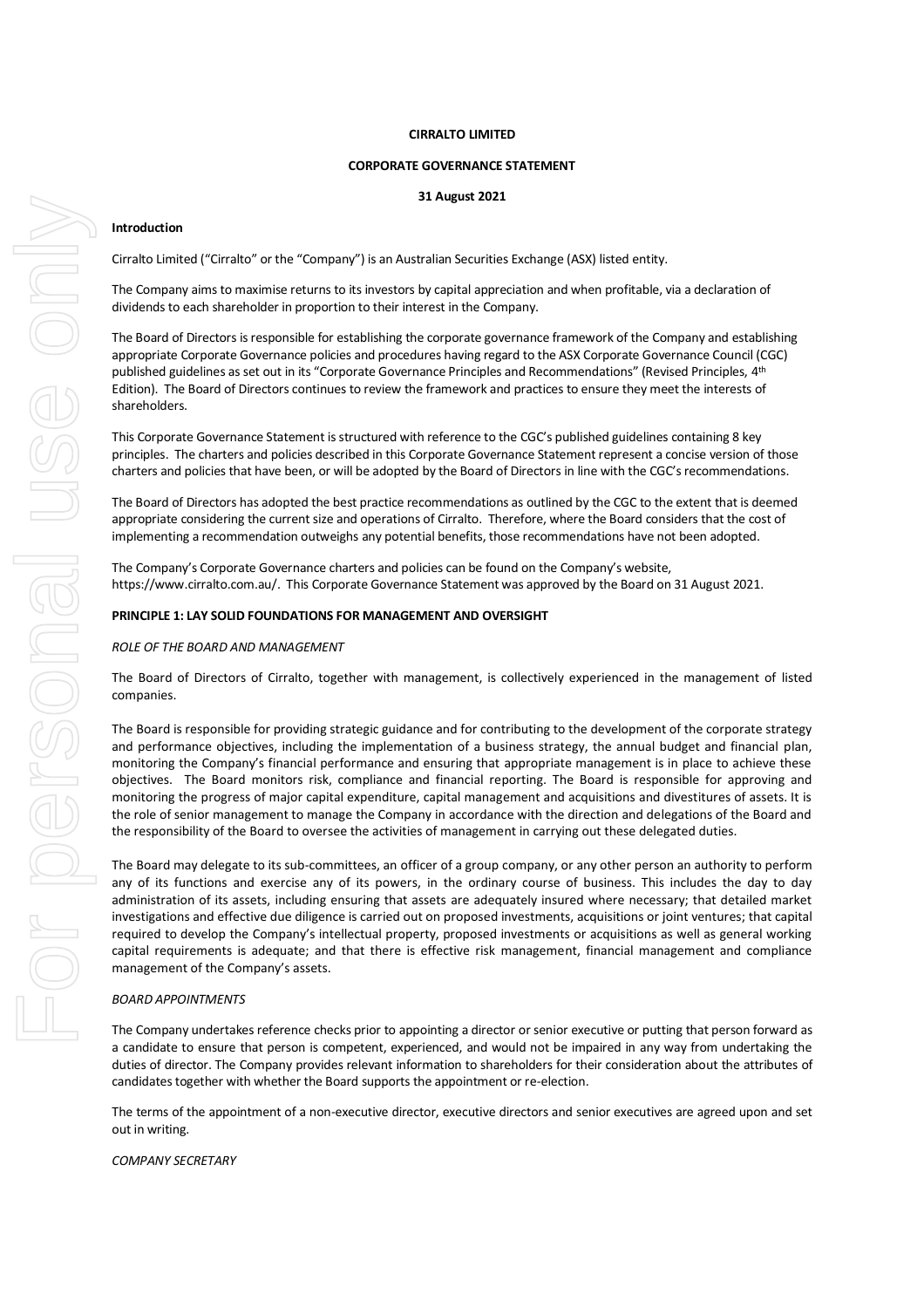#### *DIVERSITY*

At this stage, the Board does not consider it relevant to establish a diversity policy due to the current size of the Company and the scale of its operations.

The Company does not have a diversity policy and therefore has not set any measurable objectives for achieving gender diversity**.** There are currently no women on the Board of Directors or in senior management positions. Of 50 staff, 12 are female.

The Company will consider implementing a diversity policy and measurable objectives to achieving diversity in 2022.

#### *BOARD AND KMP PERFORMANCE*

The Board considers the ongoing development and improvement of its own performance, the performance of individual directors and Board Committees as critical to effective governance.

The Board has adopted a self-evaluation process to measure its own performance. The performance of the Board and individual directors is reviewed when considered necessary by the Board as a whole. This process includes a review in relation to the composition and skills mix of the Directors of the Company. A Board review was conducted during the 2021 financial year.

When applicable, the Board assesses the performance of KMP against qualitative and quantitative key performance indicators relevant to each KMP. Review of KMP performance by the Board and feedback to KMP occurs during the year each year. The Board will disclose in the Company's Annual Report whether a performance evaluation has been undertaken for members of the Board, committees, individual directors and senior executives, during the relevant reporting period.

## *INDEPENDENT ADVICE*

Directors collectively or individually have the right to seek independent professional advice at the Company's expense, up to specified limits, to assist them to carry out their responsibilities. All advice obtained is made available to the Full Board.

#### **PRINCIPLE 2: STRUCTURE THE BOARD TO BE EFFECTIVE ADD VALUE**

#### *STRUCTURE AND COMPOSITION OF THE BOARD*

The skills, length of service, experience and expertise relevant to each position held by each director in office at the date of the annual report and throughout the 2021 financial year is included in the Directors' Report.

The Board assesses whether a director is independent in accordance with the CGC's independence guidelines. The Board consists of a majority of independent directors with three of four directors being independent. Peter Richards, Howard Digby and Stephan Dale are considered to be independent directors. The Board notes that Peter Richards and Howard Digby have previously received options as part of their remuneration, the Board does not consider the issue of such options impacts their capacity to bring an independent judgement to bear on issues before the board and to act in the best interests of the Company and all shareholders.

#### *NOMINATION OF DIRECTORS*

The Board is responsible for the nomination and selection of directors. A separate Nomination Committee has not been formed. The Board considers that at this stage in the Company's development, no benefits or efficiencies are to be gained by delegating this function to a separate committee.

Directors are appointed based on the specific skills required to effectively govern the Company. The Board periodically assesses the competencies and experience of each Board member and the experiences and skills required at Board level to meet its operational objectives. The Board has not developed a formal Board skill matrix. The Board will consider developing a formal Board skills matrix during the 2022 financial year.

#### *INDUCTION OF DIRECTORS AND PROFESSIONAL DEVELOPMENT*

A new director induction program is in place and existing Directors are required to undergo periodic reviews to evaluate whether there is a need to engage in professional development activities to develop and maintain the skills and knowledge needed to perform their role as Directors effectively.

### **PRINCIPLE 3: INSTIL A CULTURE OF ACTING LAWFULLY, ETHICALLY AND RESPONSIBILY**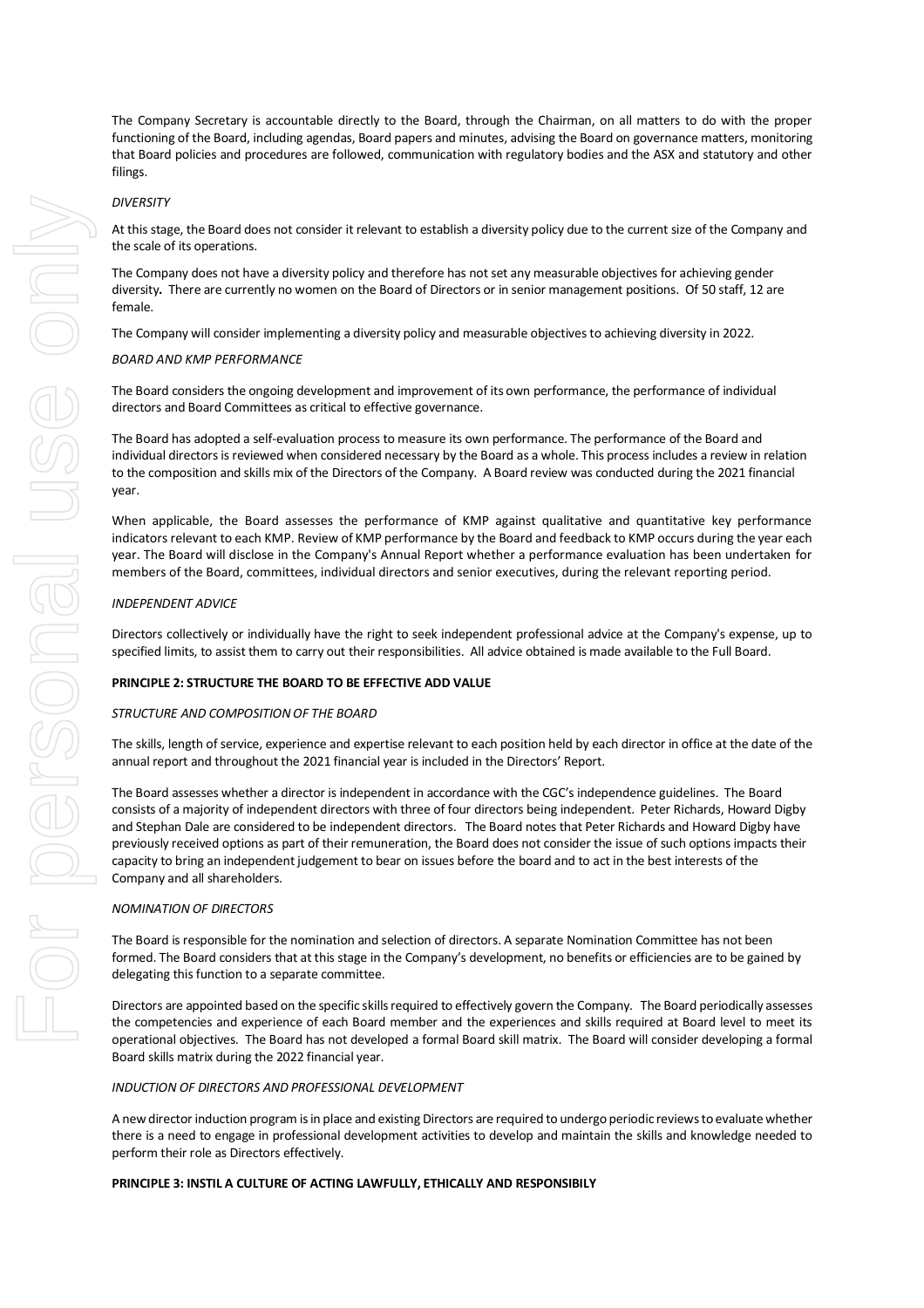# *VALUES*

#### The Company's values are:

The Company values high standards of professional conduct and ethics in dealing with all of our stakeholders. The Company is committed to complying with all applicable state, national and international laws. These values and standards are set out in the Company's code of conduct.

# *CODE OF CONDUCT*

The Board of Cirralto is committed to its Code of Conduct.

The Code of Conduct aims to promote ethical and responsible decision making. The Code of Conduct requires all employees to exhibit honesty, loyalty, integrity, professionalism and trust in their dealings, both internally and externally. Cirralto aims for good corporate governance and in summary, requires employees/directors to:

- avoid situations which may give rise to a conflict of interest;
- avoid situations where they may profit from their position with the Company and gain any benefit which competes with Cirralto's business;
- comply with all laws and regulations and Company policies and procedures;
- not undertake activities inconsistent with their employment with Cirralto;
- properly use Cirralto's assets for legitimate business purposes; and
- maintain privacy and confidentiality in both Cirralto's business and the information of all its stakeholders.

The Code of Conduct ensures the board or a committee of the board is informed of any material breaches of the code.

### *WHISTLEBLOWER POLICY*

The Company's whistle-blower is available on its website. The Board will be informed of any material incidents reported under that policy.

### *ANTI-BRIBERY AND CORRUPTION POLICY*

The Company did not have a standalone anti-bribery and corruption policy in place during the 2021 financial year, as the Company's code of conduct includes the relevant information in relation to anti-bribery and corruption. The Company adopted a standalone policy subsequent to the end of the period.

# *CONFLICTS OF INTEREST*

The Board of Cirralto is committed to good corporate governance and aims for continuous improvement in these practices. Cirralto embraces high ethical standards and requires its employees to demonstrate both personal and corporate responsibility. Directors, officers and employees are required to safeguard the integrity of the Company and to act in the best interests of its stakeholders, generally shareholders.

There must be no conflict, or perception of a conflict, between the interests of any Cirralto Director, officer or employee and the responsibility of that person to the Company and to the stakeholders. All Cirralto Directors, officers and employees may never improperly use their position for personal or private gain for themselves, a family member, or any other person ("associates").

As a general rule, a conflict of interest, or the perception of a conflict, may arise if their duties involve any actual or potential business with a person, entity or organisation in which they, or their associates, have a substantial personal or financial interest. Accordingly, the following rules apply:

- Without prior Board approval, Directors, officers and employees may not act on behalf of Cirralto in connection with any business or potential business involving any person, entity or organisation in which they or their associates have direct or indirect managerial influence (such as serving as an Executive Officer, Director, general partner or similar position or holding a substantial ownership or beneficial interest); and
- Where a potential conflict exists, this should be disclosed to the Chairman prior to any dealings taking place.

#### *SHARE TRADING POLICY*

The Company has a securities trading policy that regulates the dealings by Directors, Officers and Consultants, in shares, options and other securities issued by the Company. The policy has been formulated to ensure that Directors, Officers, Employees and Consultants who work on a regular basis for the Company are aware of the legal restrictions on trading in Company securities while in possession of unpublished price-sensitive information.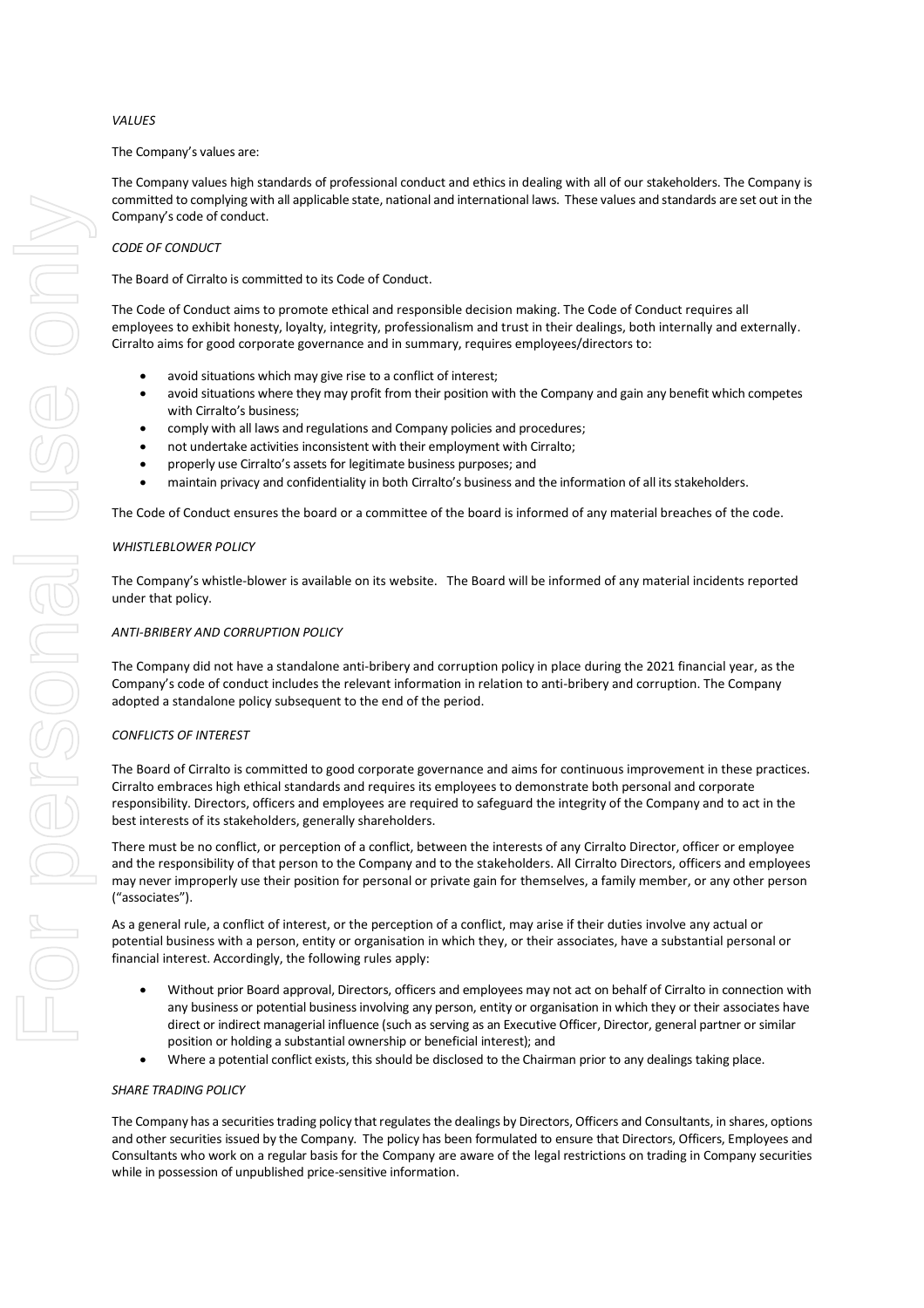#### **PRINCIPLE 4: SAFEGUARD THE INTEGRITY OF CORPORATE REPORTING**

# *AUDIT COMMITTEE*

The Board has assumed the responsibilities normally delegated to the Audit and Risk Committee as set out in the Company's Audit and Risk Committee Charter. Due to the size of the Company, the Board does not believe it is necessary to establish a separate Audit and Risk Committee structure.

In fulfilling the responsibilities of the Audit and Risks Committee, the Board:

- Meets with the external auditors at least twice a year and reviews any significant disagreements between the auditors and management irrespective of whether they have been resolved;
- Review of the audit plan with the external auditors and evaluates the effectiveness of the external audit; and
- Fulfills all obligations of the Audit and Risk Committee as set out in the Company's Audit and Risk Committee Charter.

## *CHAIRMAN & CFO DECLARATIONS*

The CEO and CFO (or equivalent) have provided the Board with a declaration that, in their opinion, the financial records of the entity have been properly maintained and that the financial statements comply with the appropriate accounting standards and give a true and fair view of the financial position and performance of the entity and that the opinion has been formed on the basis of a sound system of risk management and internal control which is operating effectively.

#### *EXTERNAL AUDITOR*

The Company's external auditor attends each annual general meeting and is available to answer any questions with regard to the conduct of the audit and their report.

Prior approval of the Board must be gained for non-audit work to be performed by the external auditor. There are qualitative limits on this non-audit work to ensure that the independence of the auditor is maintained.

There is also a requirement that the audit partner responsible for the audit not perform in that role for more than five years.

Where a periodic corporate report is to be released to the market without an audit or review by an external auditor, the Company will disclose the process conducted to verify the integrity of any such report.

#### **PRINCIPLE 5: MAKING TIMELY AND BALANCED DISCLOSURE**

Cirralto's Continuous Disclosure Policy is designed to promote transparency and investor confidence and ensure that all interested parties have an equal opportunity to obtain information which is issued by Cirralto. The Company is committed to complying with the continuous disclosure obligations contained in the listing rules of the Australian Securities Exchange (ASX) and under the *Corporations Act* and ensuring that all shareholders and the market have an equal opportunity to obtain and review full and timely information about Cirralto's securities. The Company will also ensure a copy of any new and substantive investor or analyst presentation materials will be released on the ASX Markets Announcements Platform ahead of the presentation.

The ASX defines continuous disclosure in its Listing Rules as "the timely advising of information to keep the market informed of events and developments as they occur". The Listing Rules and the *Corporations Act* require that a listed entity disclose to the market matters which a reasonable person would expect to have a material effect on the price or value of the entity's securities. A reasonable person is taken to expect information to have a material effect on the price or value of securities if it would, or would be likely to, influence persons who commonly invest in securities in deciding whether or not to subscribe for, buy or sell the securities.

The Board controls all of Cirralto's communications with assistance from the Company Secretary in carrying out this responsibility. The Board as a whole are the only persons authorised to approve the release of material information to the market. The Company Secretary is responsible for administering this policy and is responsible for dealing with the ASX in relation to all listing rule issues. The Company will also ensure that the Board receives copies of all material market announcements promptly after they have been made such that the Board has timely visibility of the nature and quality of the information being disclosed to the market and the frequency of such disclosures.

The procedures which have been developed to comply with these rules include immediate reporting of any matter which could potentially have a material effect, via established reporting lines to the Chairman and/or the Company Secretary.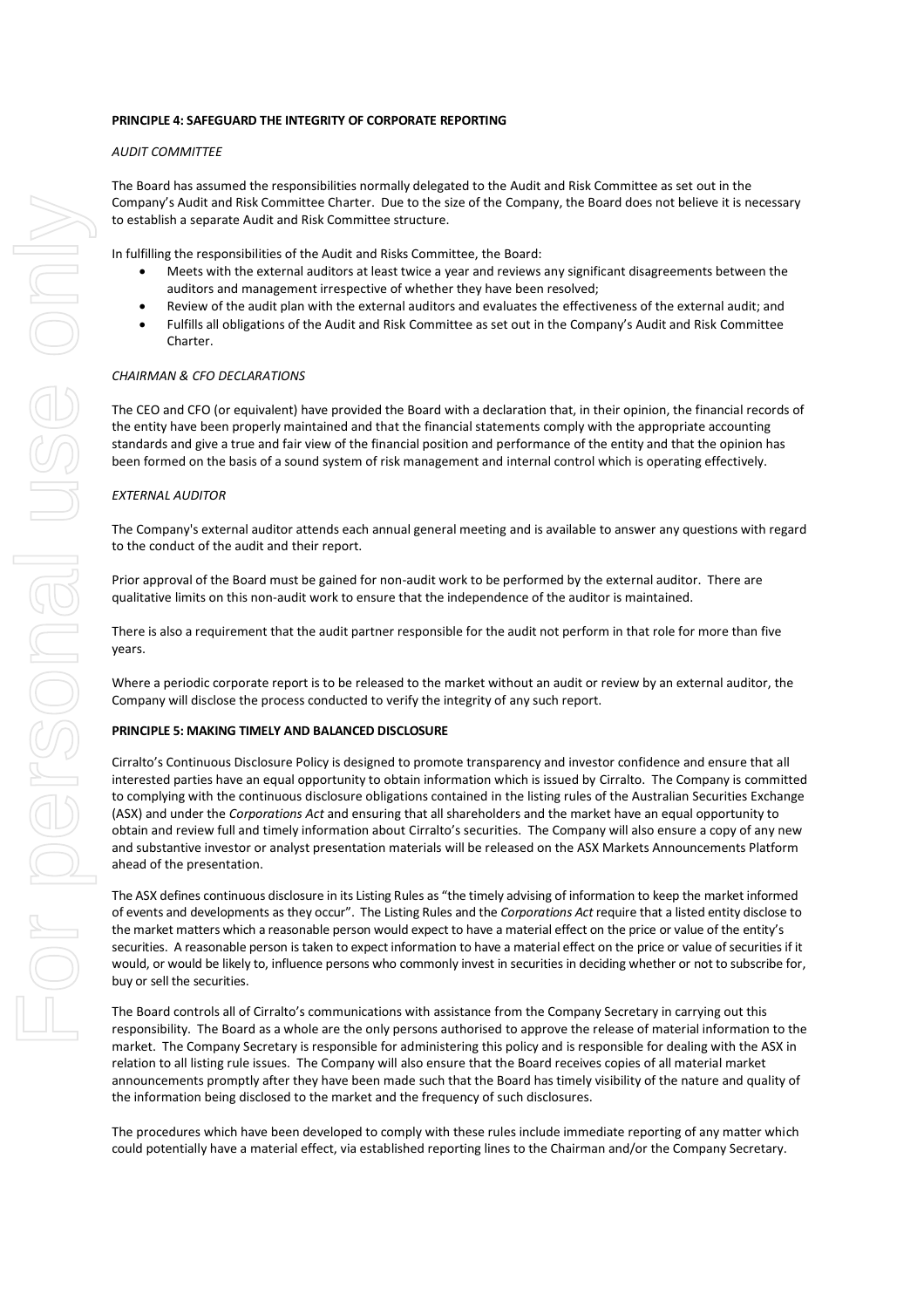Disclosure of such price-sensitive information to the ASX must not be delayed and is disclosed, in the first instance, to the ASX. Material information must not be selectively disclosed (i.e. to analysts, the media or shareholders) prior to being announced to the ASX, and all media releases must be referred to the Board for approval prior to any release.

# *TRADING POLICY*

Cirralto's Securities Trading Policy ensures that unpublished price sensitive information about the Company is not used in an unlawful manner. The main provisions of this policy are governed by:

- the specific requirements of the *Corporations Act*;
- a prohibition of short term trading in Cirralto shares;
- when Directors and employees may trade in Cirralto shares; and
- prior notification by Directors, officers and employees of their intention to deal in Cirralto shares.

#### A summary of the Policy is as follows:

In accordance with the insider trading provisions of the *Corporations Act*, all of the Company's directors, officers and employees are prohibited from trading in the Company's shares while in possession of Inside Information concerning the Company.

Directors, officers and employees should never communicate any inside Information to any other person, including family members and associates.

"Inside Information" means information that is not disclosed or generally available and, if it were disclosed or generally available, a reasonable person would expect it to have a material effect on the price or value of the Company's shares.

In addition, directors, officers and employees are prohibited from trading in the Company's shares during:

- each period of 30 days immediately prior to the intended date upon which the Company releases its annual financial statements to the ASX;
- each period of 30 days immediately prior to the intended date upon which the Company releases its half year financial statements to the ASX;
- each period of 30 days immediately prior to the intended date upon which the Company holds its annual general meeting; and
- each period of 24 hours immediately after the date upon which the Company issues a price-sensitive ASX announcement.

No director, officer or employee may deal in Company shares at any time for short term gain, including buying and selling Company shares in a 3-month period, without the written approval of the Chairman or in the case of the Chairman the remaining Board members.

In order to ensure compliance with the Policy all directors, officers and employees must discuss any proposed dealing with the Chairman or the Company Secretary prior to trading Company shares at any time.

#### **PRINCIPLE 6: RESPECT THE RIGHTS OF SHAREHOLDERS**

Cirralto's communication strategy is to promote effective communication with shareholders.

Cirralto is committed to:

- ensuring that shareholders and the financial markets are provided with full and timely information about Cirralto's activities in a balanced and understandable way;
- complying with continuous disclosure obligations contained in the applicable Australian Securities Exchange (ASX) Listing Rules and the *Corporations Act* in Australia; and
- communicating effectively with its shareholders and making it easy for shareholders to communicate with the Company.

To promote effective communication with shareholders and encourage effective participation at general meetings, information is communicated to shareholders:

- through the release of information to the market via the ASX;
- through the distribution of the Annual Report and Notices of Annual General Meetings;
- through shareholder meetings;
- through letters and other forms of communications directly to shareholders;
- by posting relevant information on Cirralto's website; and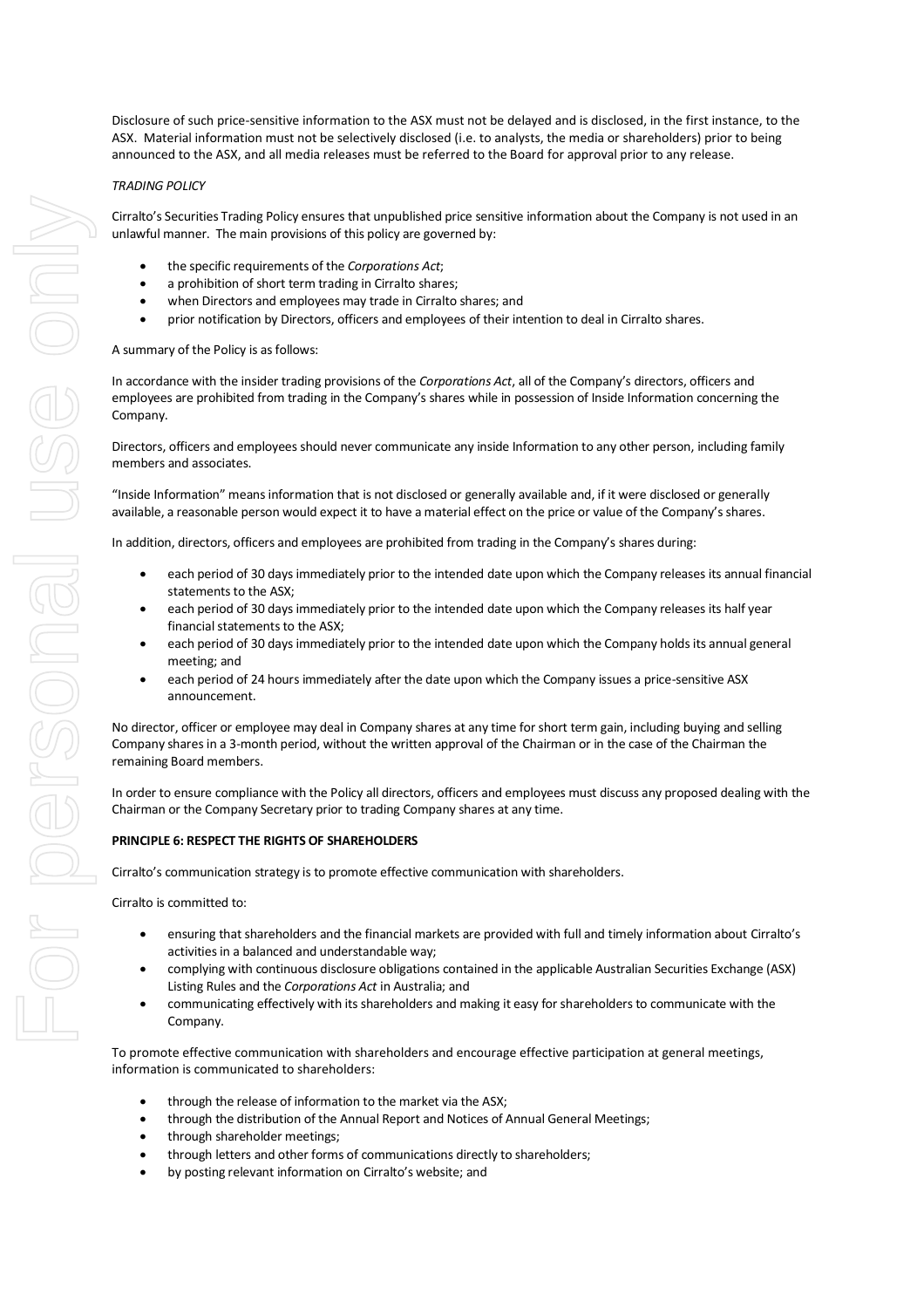• by providing shareholders with a choice of information delivery options i.e. paper or electronic means.

The Company maintains information in relation to its corporate governance documents, Directors and senior executives, Board and committee charters, annual reports and ASX announcements on the Company's website.

The external Auditors attend the Annual General Meeting and are available to answer shareholders' questions about the conduct of the audit and preparation of the Auditor's Report.

At general meetings, the Company will ensure that all substantive resolutions at a meeting of shareholders are decided by a poll rather than by a show of hands.

#### **PRINCIPLE 7: RECOGNISE AND MANAGE RISK**

The Board of Cirralto takes a proactive approach to the Company's risk management and internal compliance and control system. The Board implements and maintains risk management and internal control systems to manage the Company's material business risks. The Board reviews the Company's risk management framework at least annually to satisfy itself that it continues to be sound. A review of the Company's risk management framework occurred during the year.

The Board of Cirralto is responsible for ensuring that risks are identified and mitigated on a timely basis and that the Company's objectives and activities are aligned with the risks and opportunities identified by the Board of Directors. An internal audit function has not been established as the Board considers that at this stage in the Company's development, no benefits or efficiencies are to be gained by delegating the tasks to a separate function.

The Company's risk management processes aimed at achieving the following:

- a culture of risk control and the management of risk throughout the Company;
- a culture of risk control that can easily identify risks as they arise and amend practices;
- the installation of practices and procedures in all areas of the business that are designed to minimise an event or incident that could have a financial or other effect on the business and its day to day management; and
- adoption of practices and procedures to minimise many of the standard commercial risks, i.e., taking out the appropriate insurance policies and ensuring compliance reporting is up to date.

Management reports to the Board on the effectiveness of the Company's management of its material business risks. In addition, the Board undertakes a review of all major activities to assess risk and the effectiveness of strategies implemented to manage risk. During the reporting period, management has reported to the Board as to the effectiveness of the Company's management of its material business risks.

The Company faces risks inherent to its business, including economic risks, which may materially impact the Company's ability to create or preserve value for security holders over the short, medium or long term. The Company has in place policies and procedures, including a risk management framework (as described in the Company's Risk Management Policy), which is developed and updated to help manage these risks.The Board does not consider that the Company currently has any material exposure to environmental or social sustainability risks

#### **PRINCIPLE 8: REMUNERATE FAIRLY AND RESPONSIBLY**

The Board is responsible for the Company's remuneration policy and has adopted a Remuneration Policy which outlines processes by which the Board reviews officer and management remuneration.

A remuneration committee has been established subsequent to the period. The members of the Committee are Howard Digby (Chair), Peter Richards and Stephan Dale who are all considered to be independent directors. The Company is committed to remunerating its officers and executives fairly and to a level which is commensurate with their skills and experience and which is reflective of their performance.

The Board monitors and reviews:

- the remuneration arrangements for the Chief Executive Officer and other executive directors and set parameters within which the Chief Executive Officer will review arrangements for other senior executives;
- the remuneration policies, personnel practices and strategies of the Company generally;
- any employee incentive schemes;
- the remuneration arrangements for non-executive Directors;
- the size and composition of the Board and criteria for Board membership; and
- the membership of the Board and candidates for consideration by the Board.

The Company remunerates directors and key executives fairly and appropriately with reference to the skills and experience of the director/executive and employment market conditions. Any bonus or incentive payments made to directors and executives